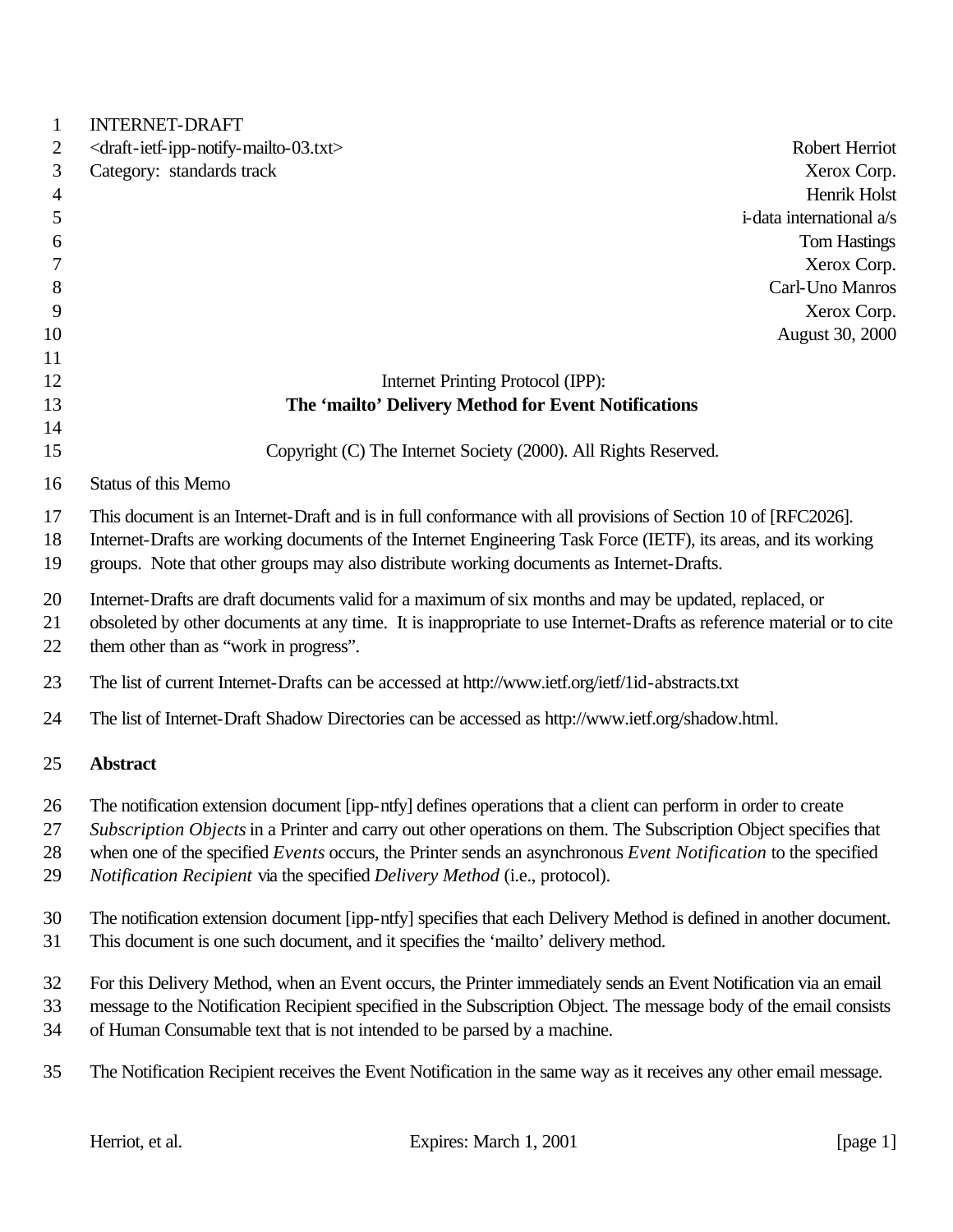- The basic set of IPP documents includes:
- Design Goals for an Internet Printing Protocol [RFC2567]
- Rationale for the Structure and Model and Protocol for the Internet Printing Protocol [RFC2568]
- Internet Printing Protocol/1.1: Model and Semantics [ipp-mod]
- Internet Printing Protocol/1.1: Encoding and Transport [ipp-pro]
- Internet Printing Protocol/1.1: Implementer's Guide [ipp-iig]
- Mapping between LPD and IPP Protocols [RFC2569]
- Internet Printing Protocol (IPP): IPP Event Notification Specification [ipp-ntfy]
- 

The "Design Goals for an Internet Printing Protocol" document takes a broad look at distributed printing

functionality, and it enumerates real-life scenarios that help to clarify the features that need to be included in a

- printing protocol for the Internet. It identifies requirements for three types of users: end users, operators, and administrators. It calls out a subset of end user requirements that are satisfied in IPP/1.0. A few OPTIONAL
- operator operations have been added to IPP/1.1.
	- The "Rationale for the Structure and Model and Protocol for the Internet Printing Protocol" document describes

IPP from a high level view, defines a roadmap for the various documents that form the suite of IPP specification

documents, and gives background and rationale for the IETF working group's major decisions.

The "Internet Printing Protocol/1.1: Model and Semantics" document describes a simplified model with abstract

objects, their attributes, and their operations that are independent of encoding and transport. It introduces a Printer

- and a Job object. The Job object optionally supports multiple documents per Job. It also addresses security,
- internationalization, and directory issues.

The "Internet Printing Protocol/1.1: Encoding and Transport" document is a formal mapping of the abstract

operations and attributes defined in the model document onto HTTP/1.1 [RFC2616]. It defines the encoding rules

 for a new Internet MIME media type called "application/ipp". This document also defines the rules for transporting over HTTP a message body whose Content-Type is "application/ipp". This document also defines a new scheme

- named 'ipp' for identifying IPP printers and jobs.
- The "Internet Printing Protocol/1.1: Implementer's Guide" document gives insight and advice to implementers of

IPP clients and IPP objects. It is intended to help them understand IPP/1.1 and some of the considerations that

may assist them in the design of their client and/or IPP object implementations. For example, a typical order of

- processing requests is given, including error checking. Motivation for some of the specification decisions is also
- included.
- The "Mapping between LPD and IPP Protocols" document gives some advice to implementers of gateways
- between IPP and LPD (Line Printer Daemon) implementations.
- The "Event Notification Specification" document describes an extension to the IPP/1.0, IPP/1.1, and future
- versions. This extension allows a client to subscribe to printing related Events. The Subscription Object specifies
- that when one of the specified *Event* occurs, the Printer sends an asynchronous *Event Notification* to the
- specified *Notification Recipient* via the specified *Delivery Method* (i.e., protocol). A client associates
- Subscription Objects with a particular Job by performing the Create-Job-Subscriptions operation or by submitting
- a Job with subscription information. A client associates Subscription Objects with the Printer by performing a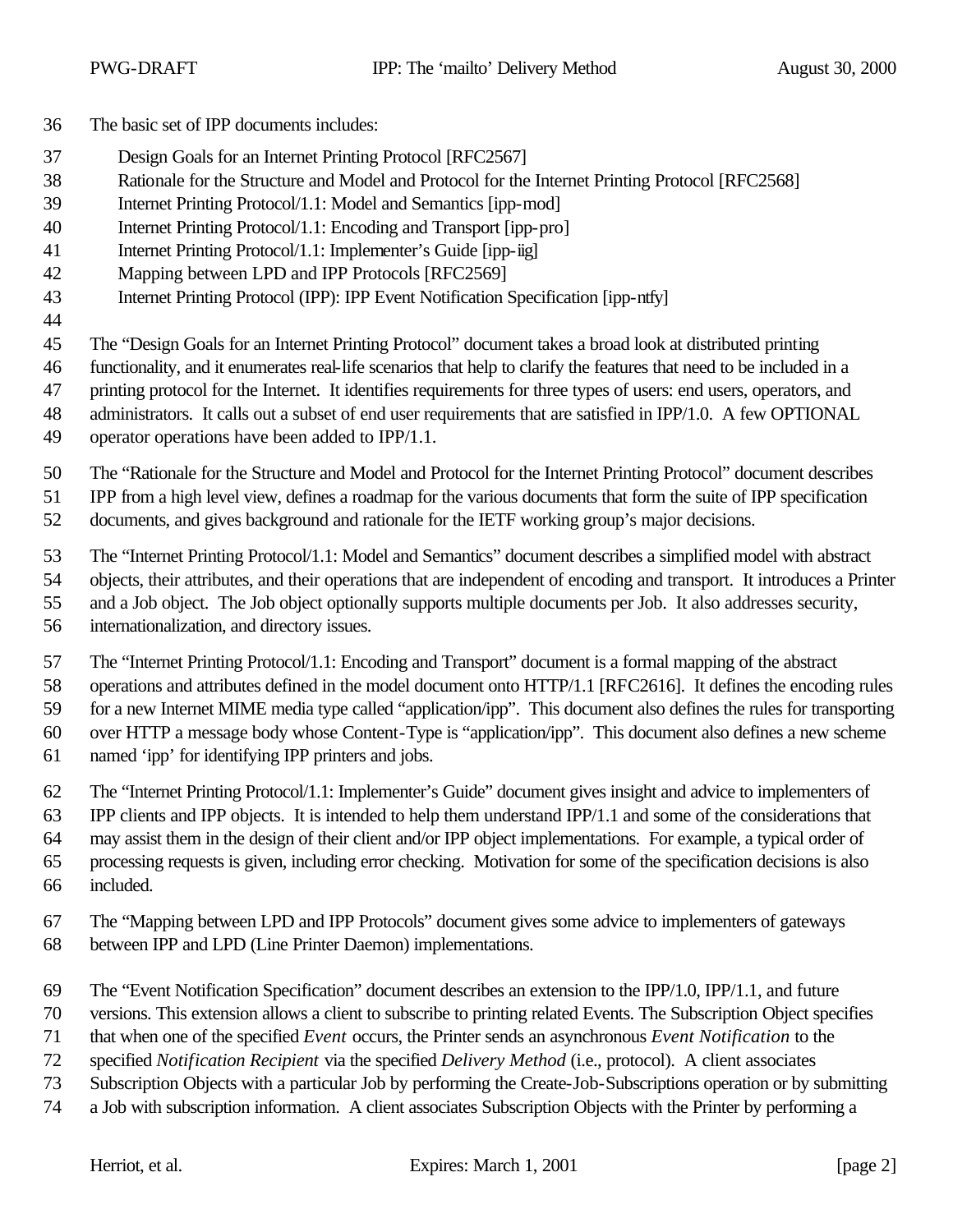- 75 Create-Printer-Subscriptions operation. Four other operations are defined for Subscription Objects: Get-
- 76 Subscriptions-Attributes, Get-Subscriptions, Renew-Subscription, and Cancel-Subscription.

77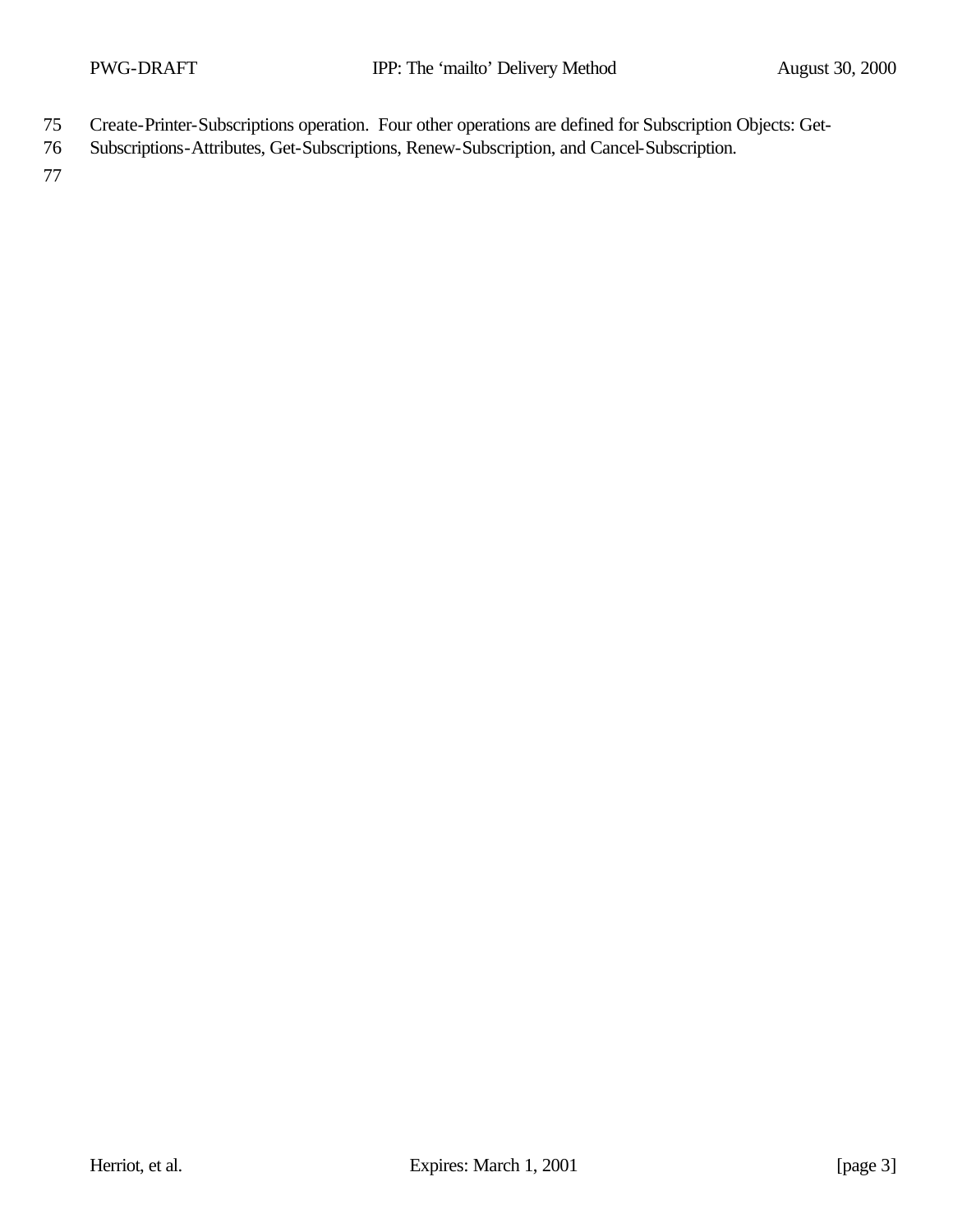| 77  |                | <b>Table of Contents</b> |  |
|-----|----------------|--------------------------|--|
| 78  | 1              |                          |  |
| 79  | $\overline{2}$ |                          |  |
| 80  | 3              |                          |  |
| 81  | $\overline{4}$ |                          |  |
| 82  | 5              |                          |  |
| 83  | 5.1            |                          |  |
| 84  | 5.1.1          |                          |  |
| 85  | 5.2            |                          |  |
| 86  | 5.2.1          |                          |  |
| 87  | 5.2.2          |                          |  |
| 88  | 6              |                          |  |
| 89  | 6.1            |                          |  |
| 90  | 6.1.1          |                          |  |
| 91  | 6.1.2          |                          |  |
| 92  | 6.1.3          |                          |  |
| 93  | 6.1.4          |                          |  |
| 94  | 6.1.5          |                          |  |
| 95  | 6.1.6          |                          |  |
| 96  | 6.1.7          |                          |  |
| 97  | 6.2            |                          |  |
| 98  | 6.3            |                          |  |
| 99  | 6.3.1          |                          |  |
| 100 | 6.3.2          |                          |  |
| 101 | 6.3.3          |                          |  |
| 102 | 6.4            |                          |  |
| 103 | 6.4.1          |                          |  |
| 104 | 6.4.2          |                          |  |
| 105 | 6.4.3          |                          |  |
| 106 | 7              |                          |  |
| 107 | 8              |                          |  |
| 108 | 9              |                          |  |
| 109 | 10             |                          |  |
| 110 | 11             |                          |  |
|     |                |                          |  |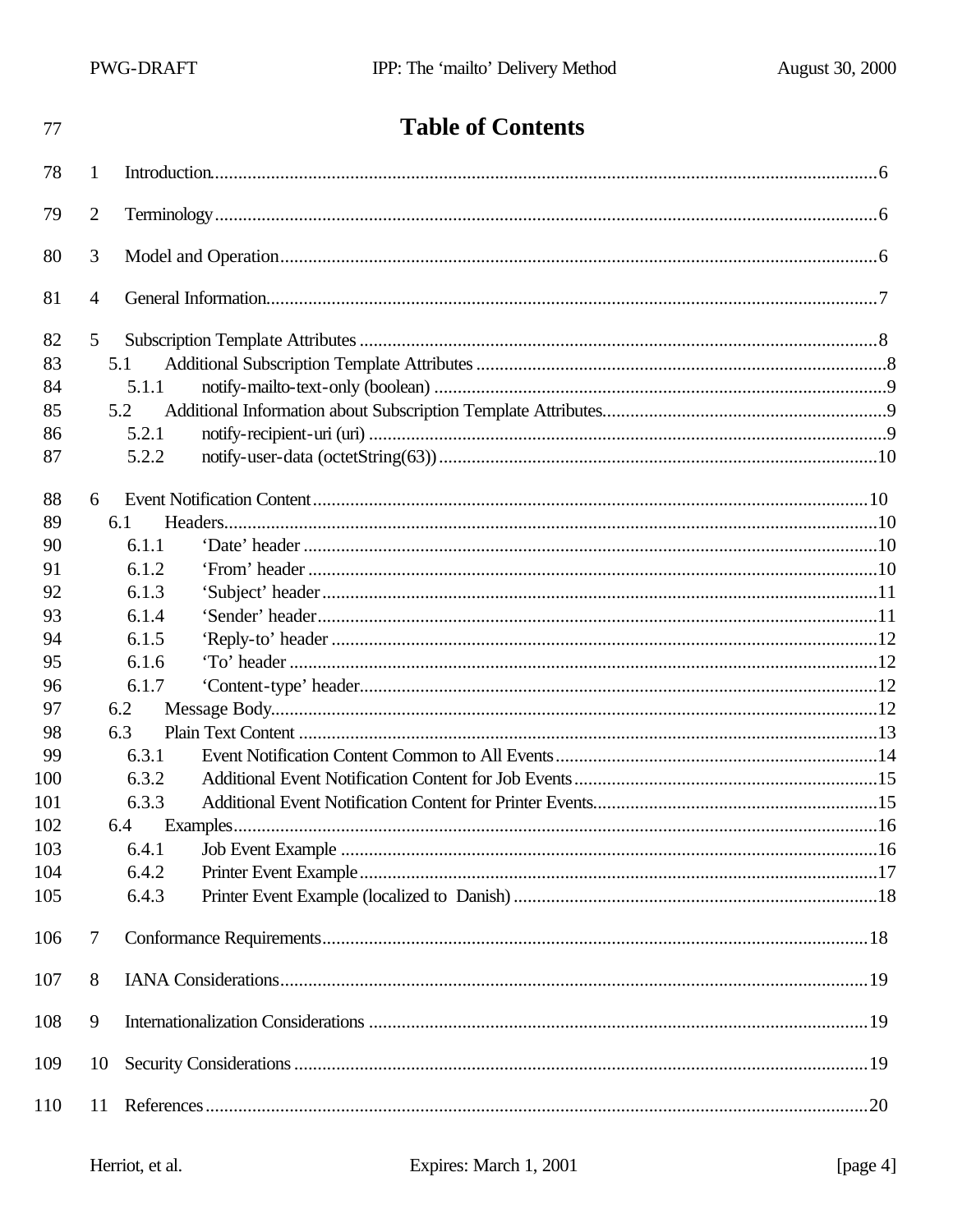| 111        |                        |
|------------|------------------------|
| 112<br>113 |                        |
| 114        | <b>Table of Tables</b> |
| 115        |                        |
| 116        |                        |
| 117        |                        |
| 118        |                        |
| 119        |                        |
| 120        |                        |
| 121        |                        |
| 122        |                        |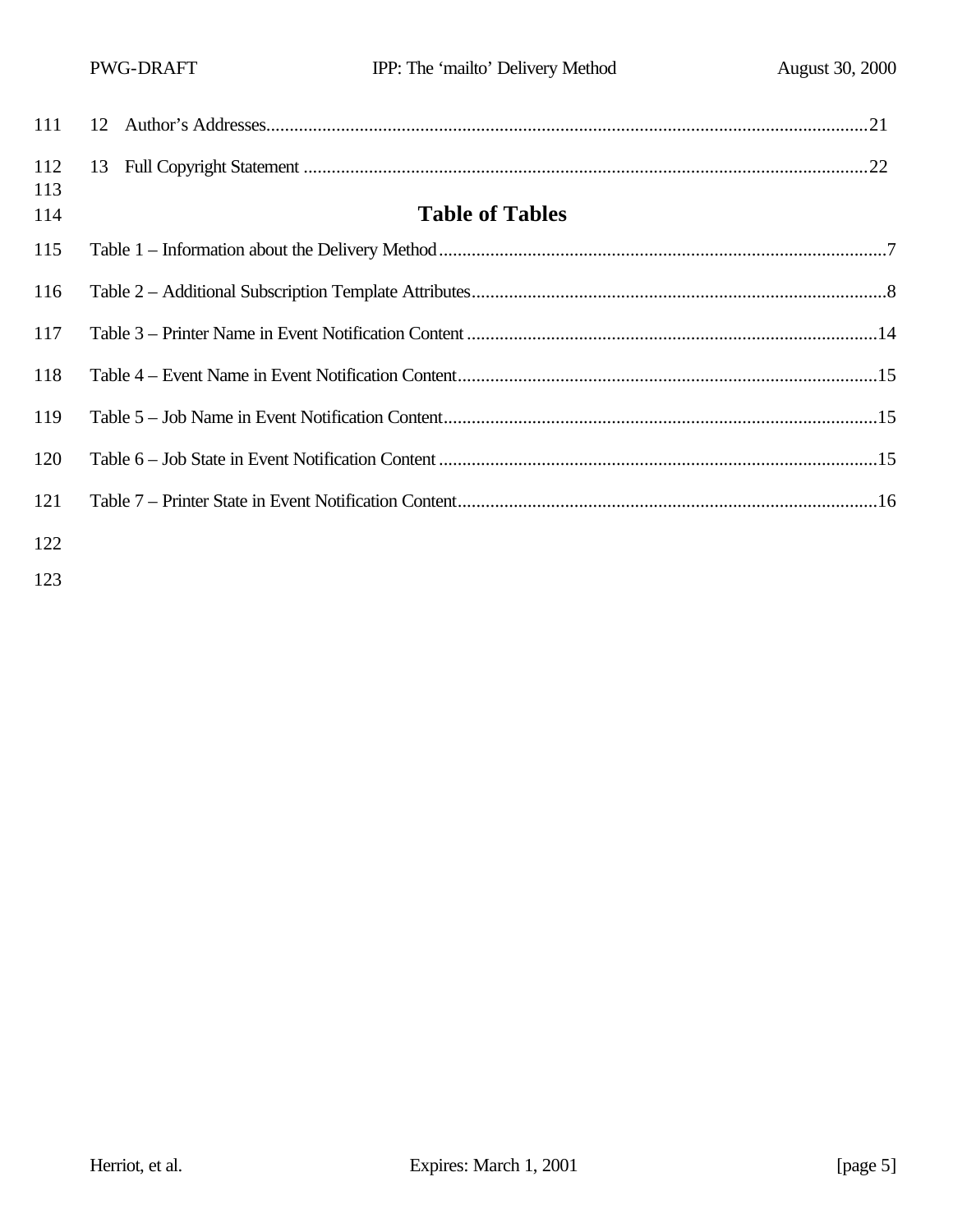## **1 Introduction**

- The notification extension document [ipp-ntfy] defines operations that a client can perform in order to create
- *Subscription Objects* in a Printer and carry out other operations on them. A Subscription Object represents a
- Subscription abstraction. The Subscription Object specifies that when one of the specified *Events* occurs, the
- Printer sends an asynchronous *Event Notification* to the specified *Notification Recipient* via the specified
- *Delivery Method* (i.e., protocol).
- The notification extension document [ipp-ntfy] specifies that each Delivery Method is defined in another document.
- This document is one such document, and it specifies the 'mailto' delivery method.
- For this Delivery Method, when an Event occurs, the Printer immediately sends an Event Notification via an email
- message to the Notification Recipient specified in the Subscription Object. The message body of the email consists
- of Human Consumable text that is not intended to be parsed by a machine. The 'mailto' Delivery Method is a
- 'push' Delivery Method as defined in [ipp-ntfy].
- The Notification Recipient receives the Event Notification in the same way as it receives any other email message.

## **2 Terminology**

- This section defines the following terms that are used throughout this document:
- Capitalized terms, such as **MUST, MUST NOT, REQUIRED, SHOULD, SHOULD NOT, MAY, NEED**
- **NOT, and OPTIONAL**, have special meaning relating to conformance to this specification. These terms are
- defined in [ipp-mod section 13.1 on conformance terminology, most of which is taken from RFC 2119
- [RFC2119].
- For capitalized terms that appear in this document, see [ipp-ntfy].

# **3 Model and Operation**

- In a Subscription Creation Operation, when the value of the "notify-recipient-uri" attribute contains the scheme
- "mailto", the client is requesting that the Printer use the 'mailto' Delivery Method for Event Notifications generated 146 from the new Subscription Object.
- For this Delivery Method, the "notify-recipient-uri" attribute value MUST consist of a "mailto" scheme followed by
- a colon, and then followed by an address part (e.g. 'mailto:smith@abc.com'). See section 5.2.1 for the syntax of 149 the "notify-recipient-uri" attribute value for this Delivery Method.
- A Printer MUST support SMTP [RFC821], and it MAY support other email protocols. A Printer MAY use
- additional services, such as SMTP delivery status notification [RFC1891] or S/MIME encryption [RFC2633].
- If the client wants the Printer to send Event Notifications via the 'mailto' Delivery Method, the client MUST choose
- a value for "notify-recipient-uri" attribute which conforms to the rules of section 5.2.1. To avoid denial-of-service
- attacks, a client SHOULD NOT use distribution lists as the Notification Recipient.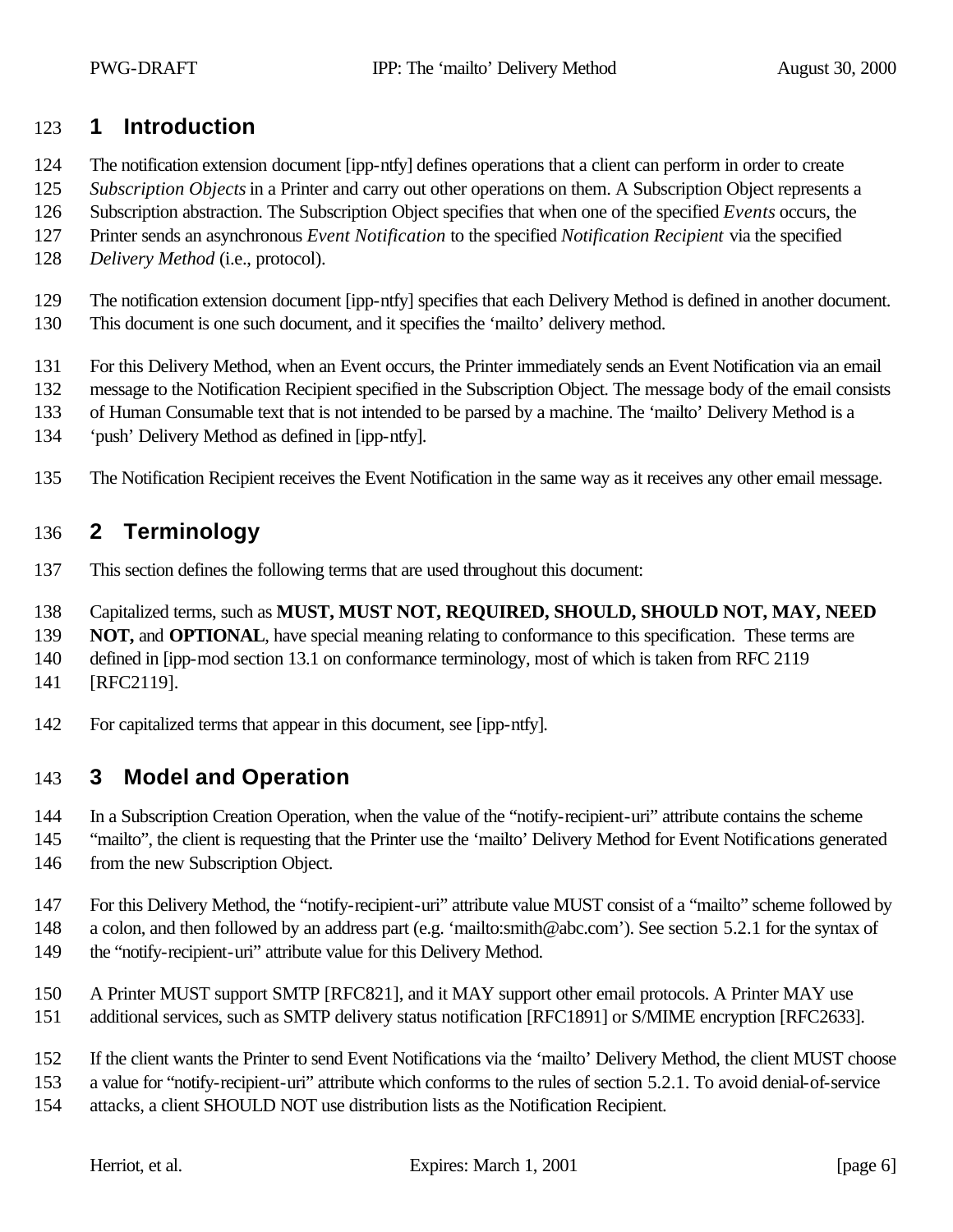- 155 When an Event occurs, the Printer MUST immediately:
- 156 1. Find all pertinent Subscription Objects P according to the rules of section 9 of [ipp-ntfy], AND
- 157 2. Find the subset M of these Subscription Objects P whose "notify-recipient-uri" attribute has a scheme 158 value of 'mailto', AND
- 159 3. For each Subscription Object in M, the Printer MUST
- 160 a) generate an email message as specified in section 5.2.2 AND
- 161 b) send the email message to the Notification Recipient specified by the address part of the "notify-162 recipient-uri" attribute value (see section 5.2.1).

163 If the Printer supports only SMTP, it MUST send the email message via SMTP. If the Printer supports additional 164 email protocols, it MUST determine the protocol from the address part of the "notify-recipient-uri" attribute value

165 and then send the email message via the appropriate email protocol.

166 When a Subscribing Client is subscribing to the 'job-progress' event (which is a frequently occurring event), it

167 SHOULD supply the "notify-time-interval" attribute (see [ipp-ntfy]) in the Subscription Creation request with a

168 suitable value to limit the time between 'job-progress' Event Notifications sent by the Printer.

## 169 **4 General Information**

- 170 If a Printer supports this Delivery Method, the following are its characteristics.
- 

### 171 **Table 1 – Information about the Delivery Method**

|    | <b>Document Method Conformance Requirement</b>                                                                                                                 | <b>Delivery Method Realization</b>                                                               |
|----|----------------------------------------------------------------------------------------------------------------------------------------------------------------|--------------------------------------------------------------------------------------------------|
| 1. | What is the URL scheme name for the Delivery<br>Method?                                                                                                        | mailto                                                                                           |
|    | 2. Is the Delivery Method REQUIRED,<br>RECOMMENDED, or OPTIONAL for an IPP<br>Printer to support?                                                              | <b>RECOMMENDED</b>                                                                               |
|    | 3. What transport and delivery protocols does the<br>Printer use to deliver the Event Notification<br>Content, <i>i.e.</i> , what is the entire network stack? | A Printer MUST support SMTP. It MAY support<br>other email protocols.                            |
|    | 4. Can several Event Notifications be combined<br>into a Compound Event Notification?                                                                          | A Printer implementation MAY combine several Event<br>Notifications into a single email message. |
|    | 5. Is the Delivery Method initiated by the<br>Notification Recipient (pull), or by the Printer<br>$(push)$ ?                                                   | This Delivery Method is a push.                                                                  |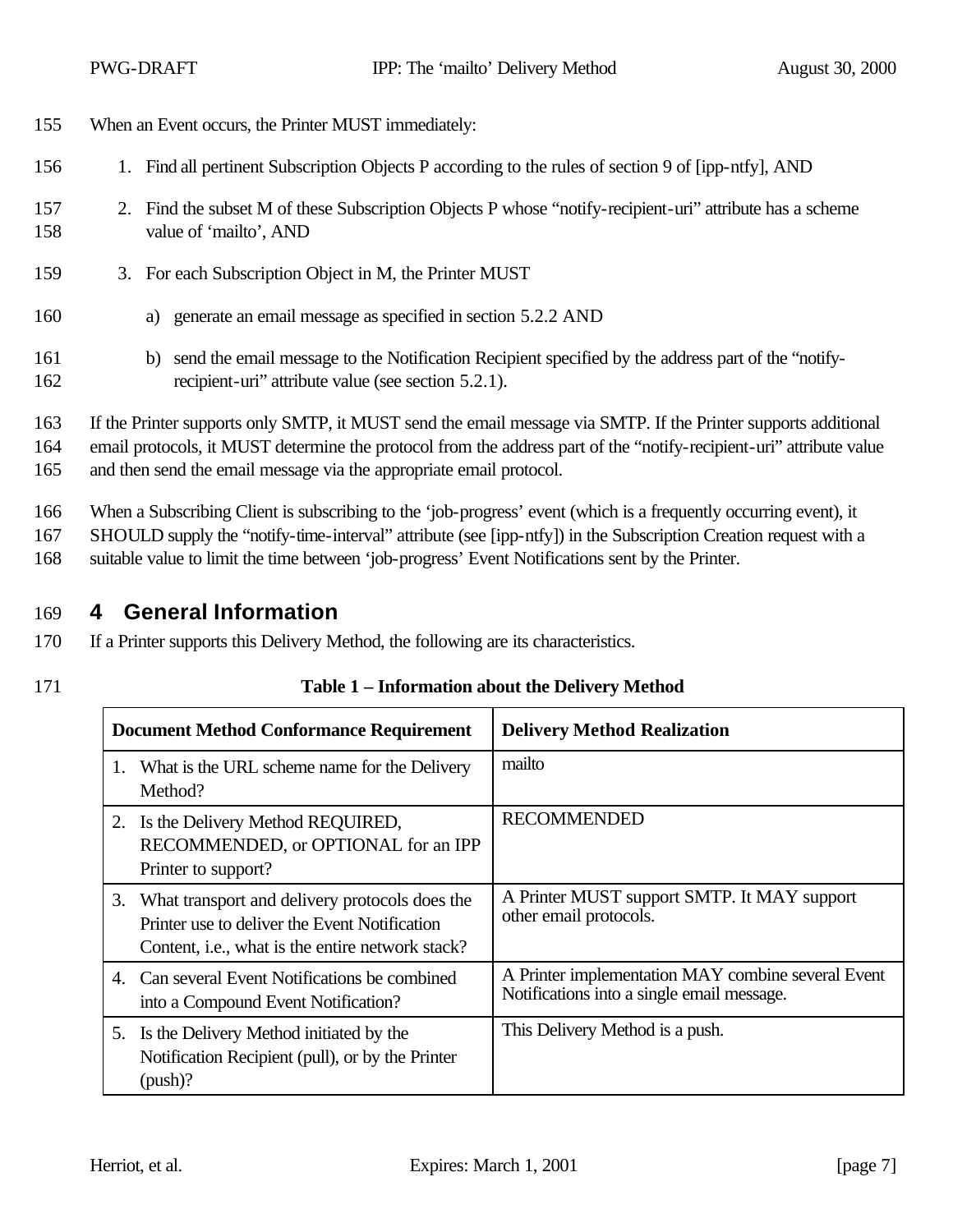| 6. | Is the Event Notification content Machine<br><b>Consumable or Human Consumable?</b>                                                                                                                                                                                                                                                                                                                                                                             | Human Consumable                                                   |
|----|-----------------------------------------------------------------------------------------------------------------------------------------------------------------------------------------------------------------------------------------------------------------------------------------------------------------------------------------------------------------------------------------------------------------------------------------------------------------|--------------------------------------------------------------------|
| 7. | What section in this document answers the<br>following question? For a Machine Consumable<br>Event Notification, what is the representation and<br>encoding of values defined in section 9.1 of [ipp-<br>ntfy] and the conformance requirements thereof?<br>For a Human Consumable Event Notification,<br>what is the representation and encoding of pieces<br>of information defined in section 9.2 of [ipp-ntfy]<br>and the conformance requirements thereof? | Section 6                                                          |
| 8. | What are the latency and reliability of the<br>transport and delivery protocol?                                                                                                                                                                                                                                                                                                                                                                                 | Same as the underlying SMTP (or other optional) email<br>transport |
| 9. | What are the security aspects of the transport<br>and delivery protocol, e.g., how it is handled in<br>firewalls?                                                                                                                                                                                                                                                                                                                                               | Same as the underlying SMTP (or other optional) email<br>transport |
|    | 10. What are the content length restrictions?                                                                                                                                                                                                                                                                                                                                                                                                                   | None                                                               |
|    | 11. What are the additional values or pieces of<br>information that a Printer sends in an Event<br>Notification content and the conformance<br>requirements thereof?                                                                                                                                                                                                                                                                                            | None                                                               |
|    | 12. What are the additional Subscription Template<br>and/or Subscription Description attributes and<br>the conformance requirements thereof?                                                                                                                                                                                                                                                                                                                    | See section 5.1.1 on "notify-mailto-text-only"                     |
|    | 13. What are the additional Printer Description<br>attributes and the conformance requirements<br>thereof?                                                                                                                                                                                                                                                                                                                                                      | None                                                               |

# 172 **5 Subscription Template Attributes**

## 173 **5.1 Additional Subscription Template Attributes**

174 This Delivery Method introduces one additional Subscription Template Attribute (See Table 2).

| 175 | Table 2 - Additional Subscription Template Attributes |
|-----|-------------------------------------------------------|
|     |                                                       |

| <b>Attribute in Subscription Object</b> | <b>Default and Supported Printer Attributes</b> |
|-----------------------------------------|-------------------------------------------------|
| notify-mailto-text-only (boolean)       | N/A                                             |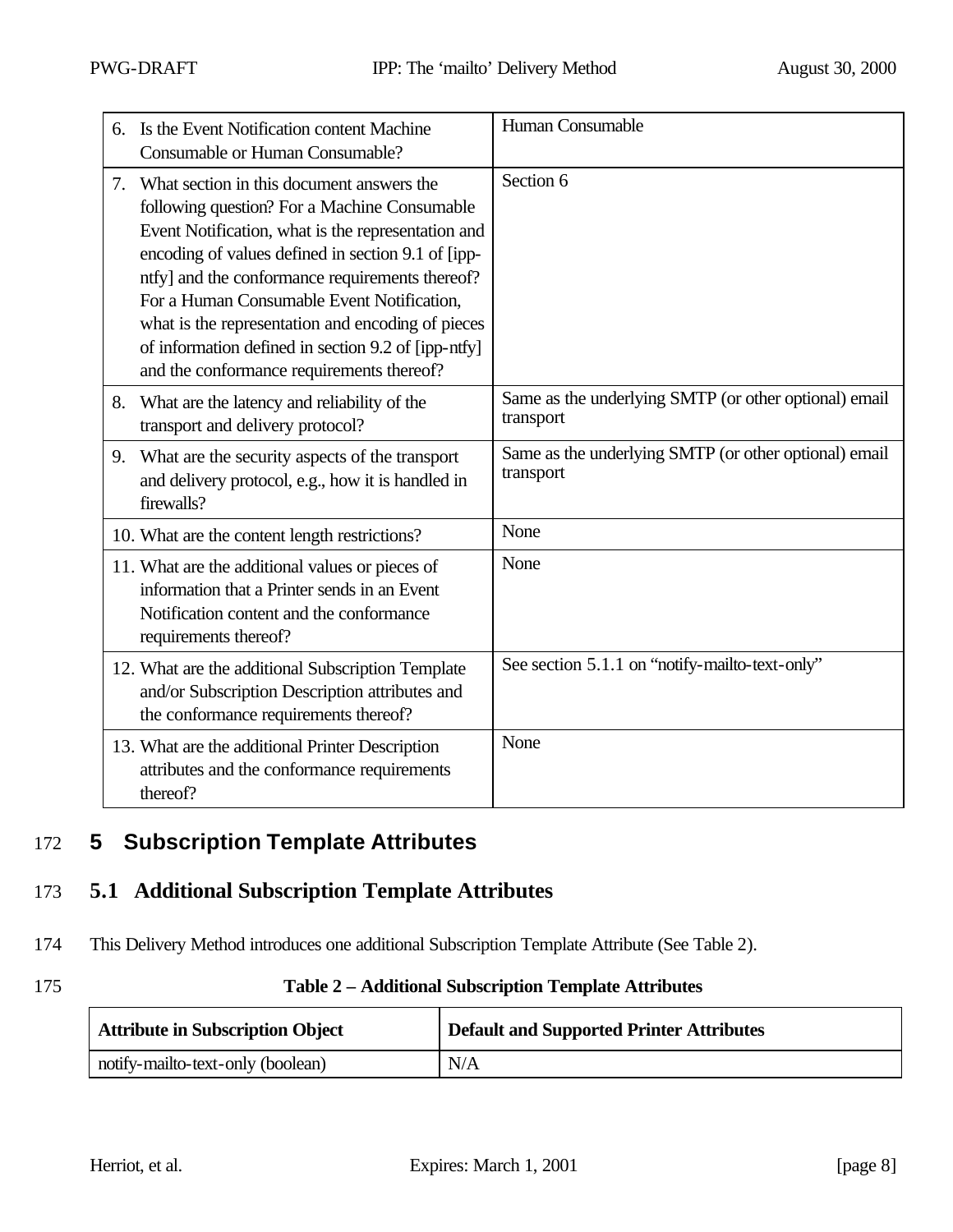### **5.1.1 notify-mailto-text-only (boolean)**

When the Printer generates an Event Notification from a Subscription Object, this attribute specifies whether the

 Printer generates the Event Notification with only plain text (i.e. 'text/plain') or with Content-Types that the Printer chooses.

- The Printer MUST support this attribute if it supports the 'mailto' Delivery Method.
- 181 A client MAY supply this attribute. If a client does not supply this attribute, the Printer MUST populate this
- attribute with the value of 'false' on the Subscription Object. There is no "notify-mailto-text-only-default" attribute.

If the value of this attribute is 'true' in a Subscription Object, the message body of each Event Notification that the

- Printer generates from the Subscription Object MUST contain plain text only (i.e. 'text/plain' with the charset specified by the "notify-charset' Subscription Object attribute).
- If the value of this attribute is 'false' in a Subscription Object, the Content-Type of the message body of each

Event Notification that the Printer generates from the Subscription Object MUST be either 'text/plain' or

'multipart', depending on implementation. If the Content-Type is 'multipart', one message body of the 'multipart'

MUST be the same as the 'text/plain' message body when this attribute has the value of 'true'. Each of the other

message bodies of the 'multipart' MAY be any Content-Type (e.g. 'text/html', 'image/gif', 'audio/basic', etc.).

 A Printer MUST support both values ('true' and 'false') of this attribute. There is no "notify-mailto-text-only-supported" attribute.

## **5.2 Additional Information about Subscription Template Attributes**

This section describes additional values for attributes defined in [ipp-ntfy].

### **5.2.1 notify-recipient-uri (uri)**

 This section describes the syntax of the value of this attribute for the 'mailto' Delivery Method. The syntax for values of this attribute for other Delivery Method is defined in other Delivery Method Documents.

- In order to support the 'mailto' Delivery Method, the Printer MUST support the following syntax for the 'mailto' Delivery Method when the Printer uses SMTP. The line below use RFC 822 syntax rules and terms.
- "mailto:" mailbox
- Note: the above syntax allows 1 occurrence of 'mailbox'. The occurrence of 'mailbox' represents an email address of a Notification Recipient.
- For SMTP, the phrase 'address part' of the "notify-recipient-uri" attribute value refers to the 'mailbox' part of the value.
- The Printer MAY support other syntax for the 'address part' if it supports email protocols in addition to SMTP.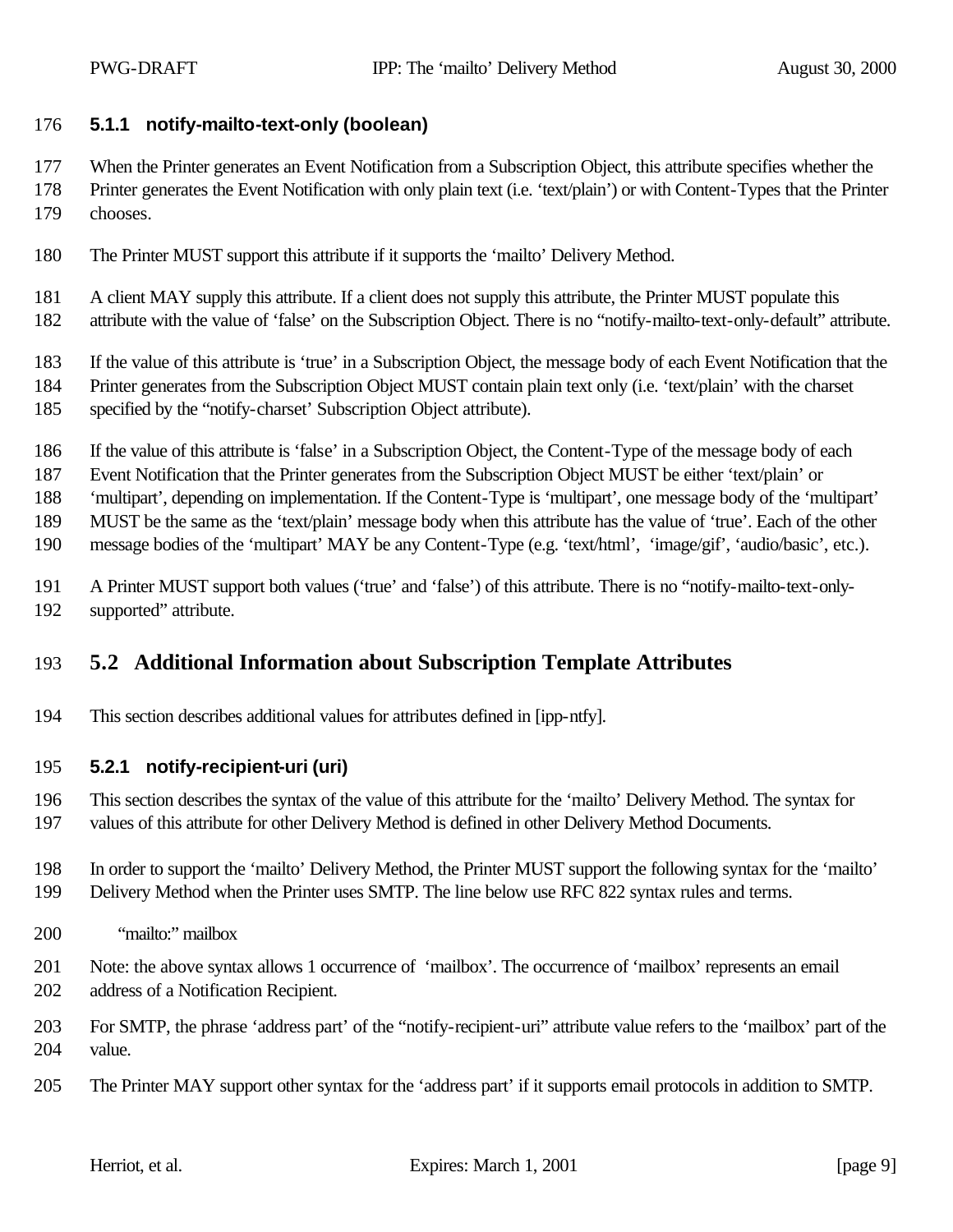#### **5.2.2 notify-user-data (octetString(63))**

 This attributes has a special use for the 'mailto' Delivery Method. It specifies the email address of the Subscribing Client. It is primarily useful when the Notification Recipient is some person other than the Subscribing Client. Then the Notification Recipient has a way to reply to the Subscribing Client.

- If a client specifies this Delivery Method in a Subscription Creation Operation, and the specified Notification
- Recipient is not associated with the same person as the client, the client SHOULD supply its email address as the
- value of the "notify-user-data" attribute. If the client does not supply this attribute, the Printer MUST NOT
- populate the Subscription Object with this attribute.

# **6 Event Notification Content**

- This section describes the content of an Event Notification sent via the 'mailto' Delivery Method using the SMTP
- protocol. This document does not describe the content for other email protocols, but an implementation should use this section as a model.
- When a Printer sends an email message via SMTP, the content MUST conform to RFC 822. The following

 sections define the content that a Printer MUST send. A Printer MAY send additional content as long as the resulting content conforms to RFC 822.

- Each subsection below specifies the syntax that pertains to the subsection. The syntax rules and syntactic terms
- (e.g. 'date-time') in each subsection come from RFC 822, except for the section on "Content-Type" which comes
- from RFC 1521.
- The Event Notification content has two parts, the headers and the message body. The headers precede the message body and are separated by a blank line (see [RFC 822]).

### **6.1 Headers**

- When a Printer sends an Event Notification via SMTP, it MUST include the following headers. RFC 822
- RECOMMENDS that the headers be in the order that they appear below.

### **6.1.1 'Date' header**

- **Syntax:** "Date" ":" date-time
- This header contains the date and time that the Event occurred.
- The Printer MUST include a "Date" header if and only if it supports the "printer-current-time" Printer attribute.

#### **6.1.2 'From' header**

**Syntax:** "From" ":" mailbox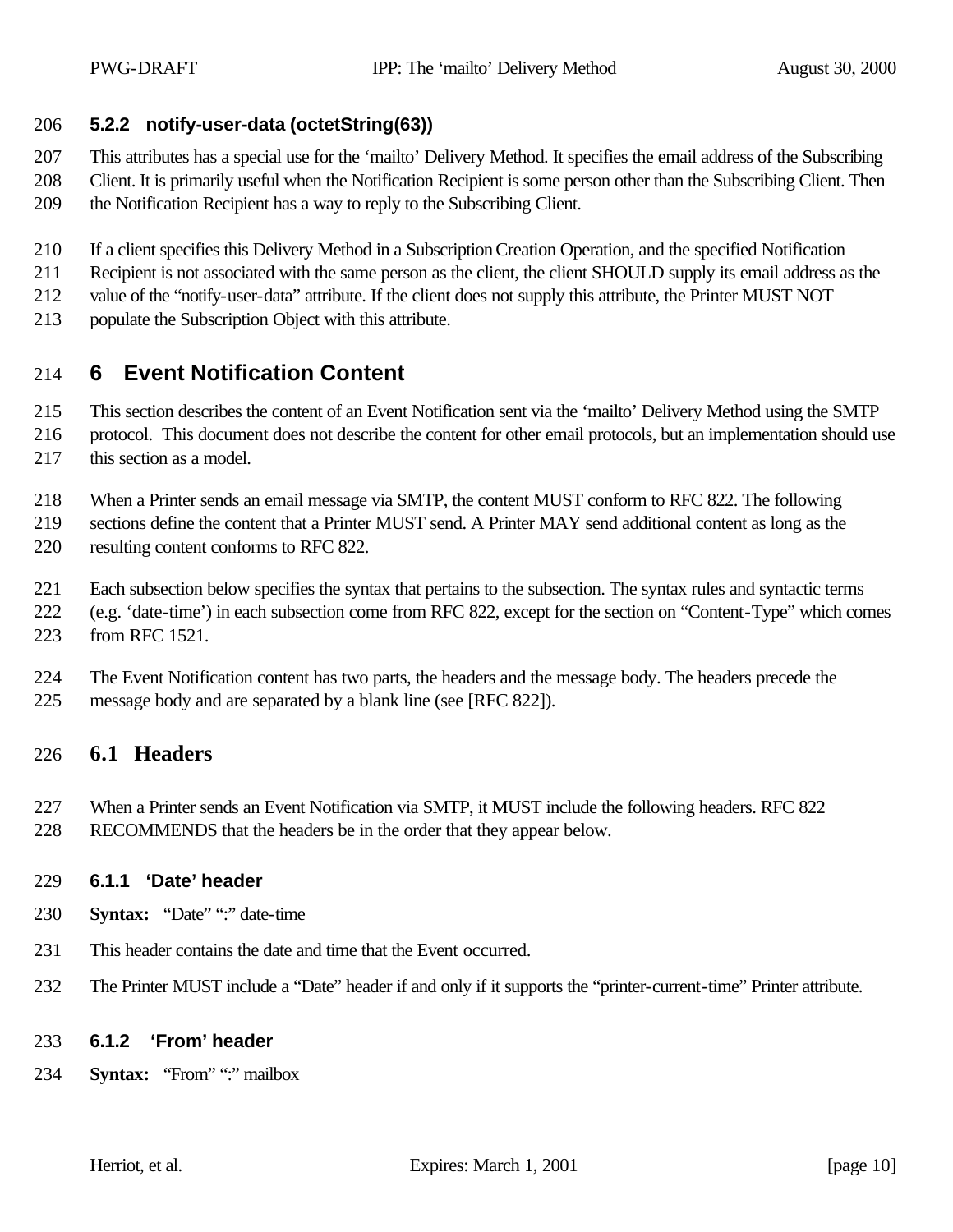- where
- mailbox = addr-spec / phrase route-addr

 This header causes a typical email reader to show the email as coming from the Printer that is sending the Event Notification.

The Printer MUST include a "From" header whose syntax is specified above.

The Printer MUST use the second alternative of the syntax for 'mailbox' defined above (i.e. 'phrase route-addr').

The 'phrase' is the Printer's display name and it MUST be the value of the "printer-name" Printer attribute. The

- 'route-addr' MUST contain an email address (inside angle brackets) belonging to either an administrator or the
- output-device. This email address NEED NOT be capable of receiving mail. There is no Printer attribute to hold
- this email address, so that it cannot be configured using the IPP protocol without an implementation-defined attribute extension.

## **6.1.3 'Subject' header**

- **Syntax:** "Subject" ":" \*text
- This header specifies the subject of the message and contains a short summary of the Event Notification.
- The Printer MUST include a "Subject" header whose syntax is specified above.
- The Printer MUST localize the '\*text' using the values of the "notify-charset" and "notify-natural-language" Subscription Object attributes.

 For Printer Events, the '\*text' SHOULD start with the localized word "printer:", followed by the Printer name, and then followed by the localized Event name, e.g., in English: "printer: 'tiger' stopped" or in Danish: 'Printeren 'tiger' er standset'.

- For Job Events, the '\*text' SHOULD start with the localized phrase "print job:", followed by the Job name, and then followed by the localized Event name, e.g., in English: "print job: 'financials' completed".
- The wording is implementation dependent. A Notification Recipient MUST NOT expect to be able to parse this text. But an email filter might look for "printer" or "print job".

## **6.1.4 'Sender' header**

- **Syntax:** "Sender" ":" mailbox
- This header causes a typical email reader to show the email as coming on behalf of the person associated with the Subscribing Client.
- If the Subscription Object contains the "notify-user-data" attribute, and if its value satisfies the RFC 822 syntax
- rules for 'mailbox', the Printer MUST include a "Sender" header whose syntax is specified above. Otherwise, the Printer MUST NOT include a "Sender" header.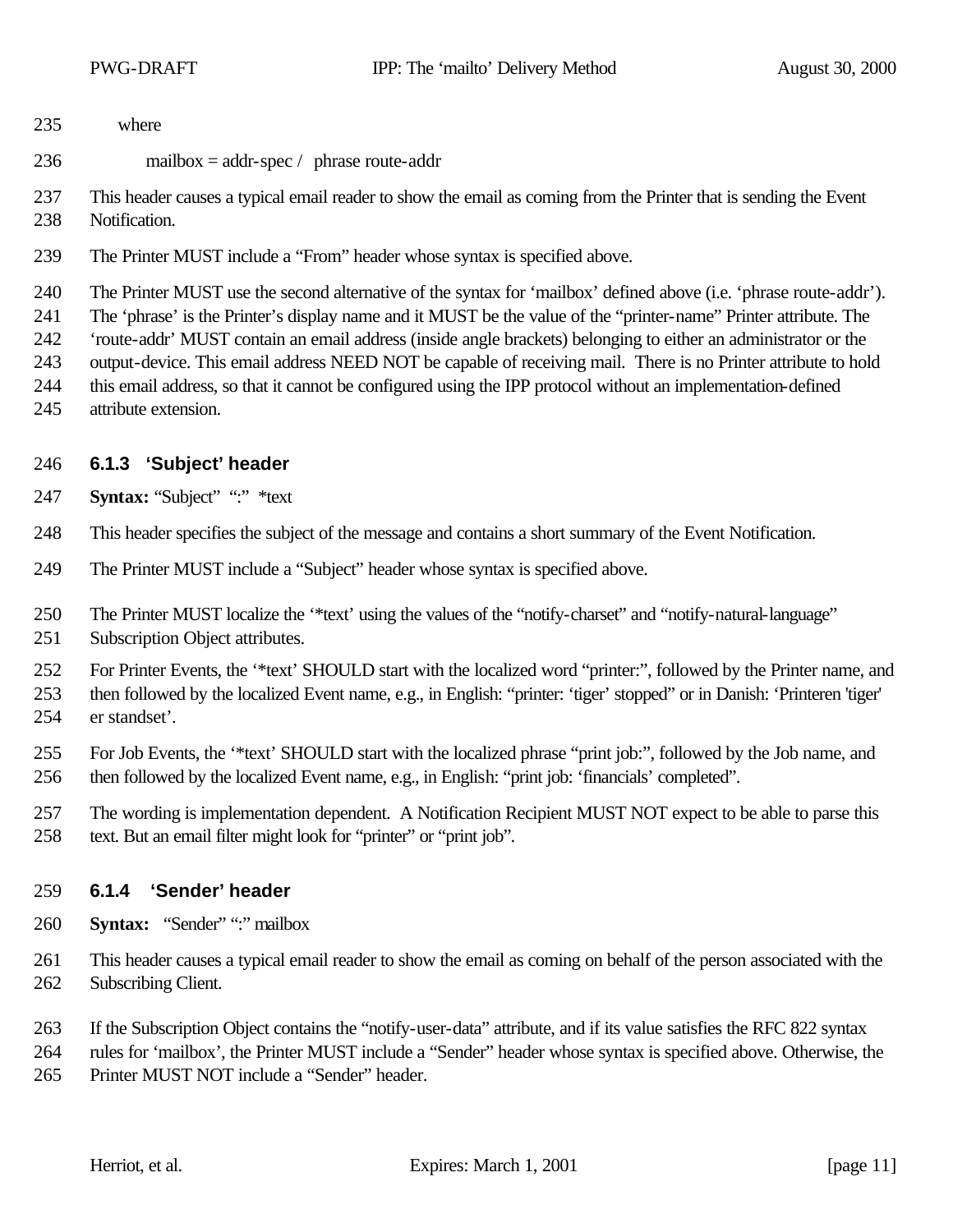For the "Sender" header, the 'mailbox' MUST be the value of the "notify-user-data" Subscription Object attribute.

See section 5.2.2 for details about the "notify-user-data" attribute.

### **6.1.5 'Reply-to' header**

**Syntax:** "Reply-to" ":" mailbox

 If the Notification Recipient replies to Event Notification email, this header causes a typical email reader to send email to the person acting as the Subscribing Client. The rules are identical to the "Sender" header.

 If the Subscription Object contains the "notify-user-data" attribute, and if its value satisfies the RFC 822 syntax rules for "mailbox", the Printer MUST include a "Reply-to" header whose syntax is specified above. Otherwise, the Printer MUST NOT include a "Reply-to" header.

- For the "Reply-to" header, the "mailbox" MUST be the value of the "notify-user-data" Subscription Object
- attribute. See section 5.2.2 for details about the "notify-user-data" attribute.

## **6.1.6 'To' header**

- **Syntax:** "To" ":" 1#mailbox
- See [RFC 1521] for the syntax.
- This header specifies the Notification Recipient(s).
- The Printer MUST include a "To" header whose syntax is specified above.

 The '1#mailbox' MUST be the '1#mailbox' part of the value of the "notify-recipient-uri" Subscription attribute, i.e. the part after the "mailto:".

## **6.1.7 'Content-type' header**

- **Syntax:** "Content-Type" ":" type "/" subtype \*(";"parameter)
- See [RFC 1521] for the syntactic terms (e.g. 'type').
- This header specifies the format of the message body.
- The Printer MUST include the "Content-Type" header.
- The "notify-mailto-text-only" attribute determines the 'type' and 'subtype' values. The possible values are
- "text/plain" and "multipart" values.

# **6.2 Message Body**

 The message body MUST contain Human Consumable content as plain text. It MAY also contain other types of implementation dependent content.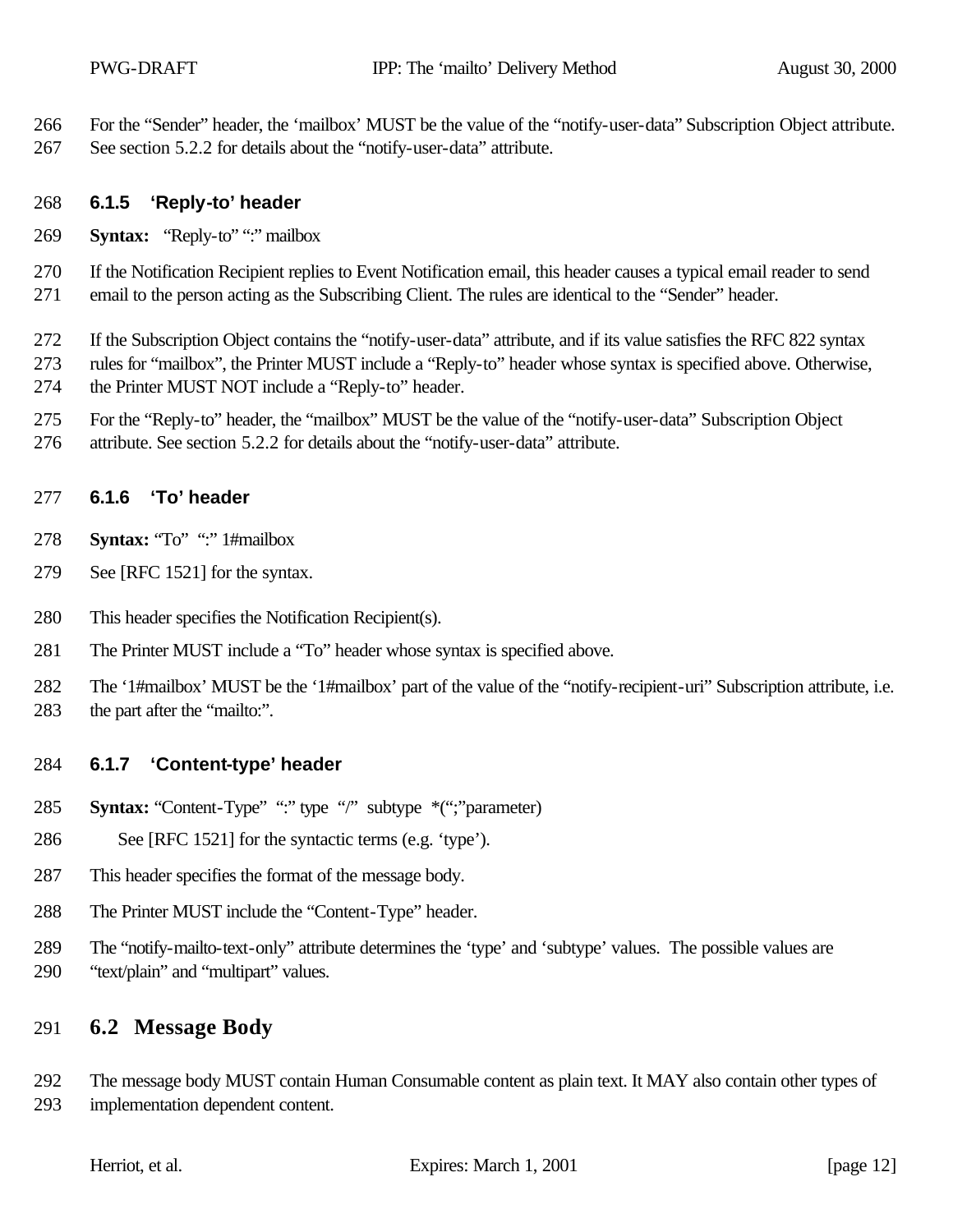- For plain text, the Content-Type of Human Consumable content MUST be 'text/plain'. For implementation
- dependent content, the Content-Type of Human Consumable content MUST be 'multipart'. The Content-Type of
- one body part MUST be 'text/plain' and the Content-Types of the other body parts are implementation
- dependent. See section 6.3 for a description of plain text content.
- The following table shows the Content-Type of the message body for the "notify-mailto-text-only" attribute:

| "notify-mailto-text-<br>only" attribute | <b>Content-Type of</b><br><b>Message Body</b> | <b>Message Body</b>                                   |
|-----------------------------------------|-----------------------------------------------|-------------------------------------------------------|
| false                                   | 'text/plain'                                  | Human Consumable                                      |
| true                                    | 'text/plain' or*                              | Human Consumable plain text                           |
|                                         | 'multipart'                                   | Human Consumable where one<br>body part is plain text |

 \* The Content-Type depends on the implementation. A Printer MAY send 'text/plain' only or it MAY send several body parts of various Content-Types within a message body whose Content-Type is 'multipart'.

## **6.3 Plain Text Content**

 When a Printer sends a plain text message, it MUST localize the text using the values of the "notify-charset" and "notify-natural-language" Subscription Object attributes.

- Section 9.2 in [ipp-ntfy] specifies the information that a Delivery Method MUST specify and a Printer SHOULD send.
- A Printer SHOULD send the following localized information in the message body. The specific wording of this information and its layout are implementation dependent.
- a) the Printer name (see Table 3)
- b) omitted (see below).
- c) for Printer Events only:
- i) the Event (see Table 4) and/or Printer state information (see Table 7)
- d) for Job Events only:
- i) the job identity (see Table 5)
- ii) the Event (see Table 4) and/or Job state information (see Table 6)
- Item b) in the above list is omitted because the Printer sends the time of the Event as an email header (see section
- 6.1.1 on the 'Date' header).
- The subsections of this section specify the attributes that a Printer MUST use to obtain this information.
- The Printer MAY send additional information, depending on implementation.
- Notification Recipients MUST NOT expect to be able to parse the message.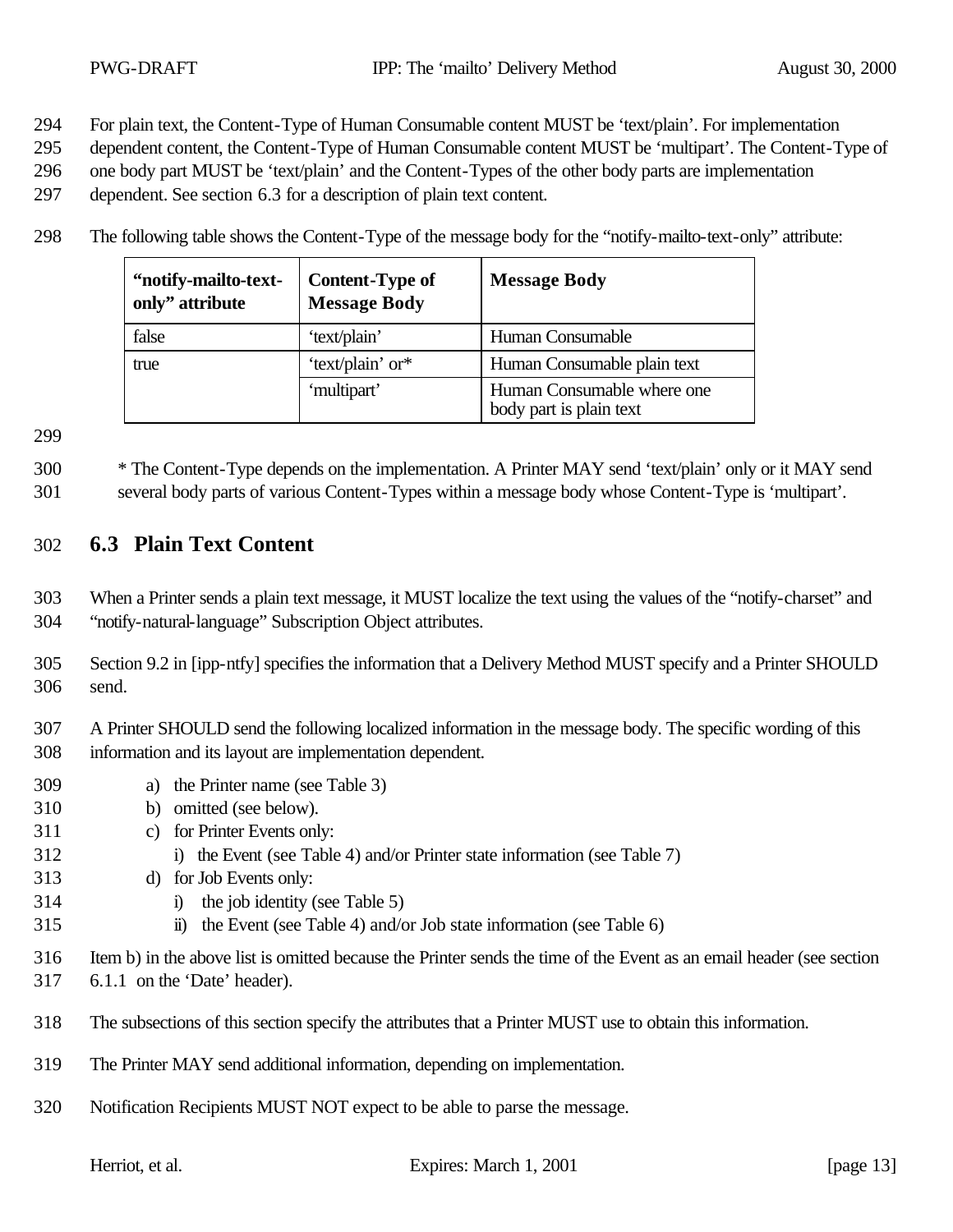- The next three sections define the attributes in Event Notification Contents that are:
- a) for all Events
- b) for Job Events only
- c) for Printer Events only

#### **6.3.1 Event Notification Content Common to All Events**

The Printer MUST send the following information.

There is a separate table for each piece of information. Each row in the table represents a source value for the

information and the values are listed in order of preference, with the first one being the preferred one. An

implementation SHOULD use the source value from the earliest row in each table. It MAY use the source value

from another row instead, or it MAY combine the source values from several rows. An implementation is free to

- determine the best way to present this information.
- The tables in this section and following sections contain the following columns for each piece of information:
- a) **Source of Value:** the name of the attribute that supplies the value for the Event Notification
- b) **Sends:**
- **MAY:** this is the only value used in the tables. It means that the Printer OPTIONALLY sends this value. However, the Printer SHOULD use at least one value from each table.
- c) **Source Object:** the object from which the source value comes.

 Table 3 lists the source of the information for the Printer Name. The "printer-name" is more user-friendly unless the Notification Recipient is in a place where the Printer name is not meaningful. For example, an implementation could have the intelligence to send the value of the "printer-name" attribute to a Notification Recipient that can access the Printer via value of the "printer-name" attribute and otherwise send the value of the "notify-printer-uri" attribute.

### **Table 3 – Printer Name in Event Notification Content**

| <b>Source Value</b>          | <b>Sends</b> | <b>Source Object</b> |
|------------------------------|--------------|----------------------|
| printer-name (name $(127)$ ) | <b>MAY</b>   | Printer              |
| notify-printer-uri (uri)     | MAY          | Subscription         |

Table 4 lists the source of the information for the Event name. A Printer MAY combine this information with state

information described for Jobs in Table 6 or for Printers in Table 7.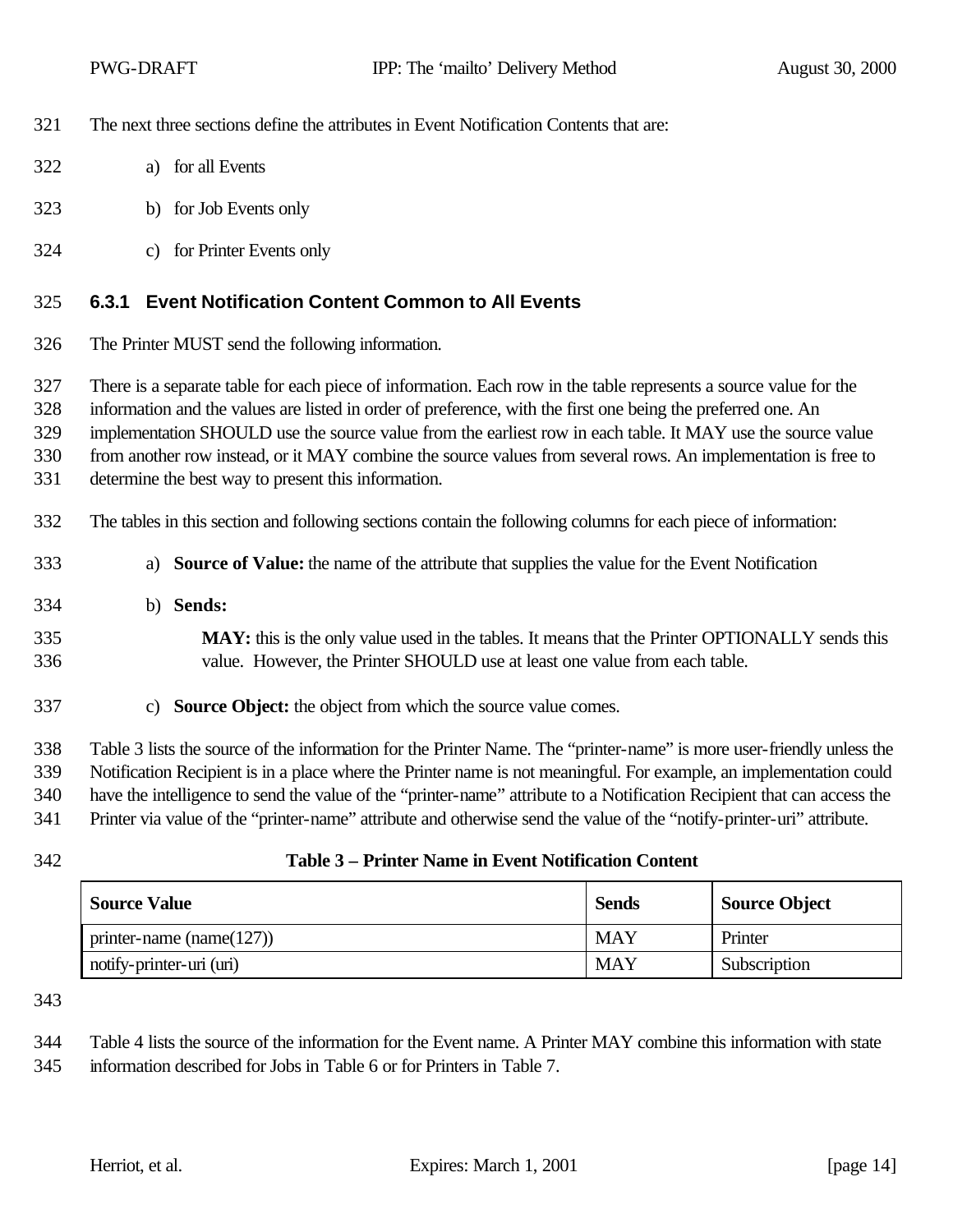**Table 4 – Event Name in Event Notification Content**

| <b>Source Value</b>                     | <b>Sends</b> | <b>Source Object</b> |
|-----------------------------------------|--------------|----------------------|
| notify-subscribed-event (type2 keyword) | MAY          | Subscription         |

### **6.3.2 Additional Event Notification Content for Job Events**

This section lists the source of the additional information that a Printer MUST send for Job Events.

 Table 5 lists the source of the information for the job name. The "job-name" is likely more meaningful to a user than "job-id".

#### **Table 5 – Job Name in Event Notification Content**

| <b>Source Value</b>         | <b>Sends</b> | <b>Source Object</b> |
|-----------------------------|--------------|----------------------|
| job-name (name(MAX))        | MAY          | Job                  |
| job-id (integer $(1:MAX)$ ) | MAY          | Job                  |

Table 6 lists the source of the information for the job-state. If a Printer supports the "job-state-message" and "job-

detailed-state-message" attributes, it SHOULD use those attributes for the job state information, otherwise, it

should fabricate such information from the "job-state" and "job-state-reasons". For some Events, a Printer MAY

combine this information with Event information.

### **Table 6 – Job State in Event Notification Content**

| <b>Source Value</b>                             | <b>Sends</b> | Source Object |
|-------------------------------------------------|--------------|---------------|
| job-state-message (text(MAX))                   | <b>MAY</b>   | Job           |
| job-detailed-status-messages (1setOf text(MAX)) | <b>MAY</b>   | Job           |
| job-state (type1 enum)                          | <b>MAY</b>   | Job           |
| job-state-reasons (1setOf type2 keyword)        | <b>MAY</b>   | Job           |

## **6.3.3 Additional Event Notification Content for Printer Events**

This section lists the source of the additional information that a Printer MUST send for Printer Events.

Table 7 lists the source of the information for the printer-state. If a Printer supports the "printer-state-message", it

SHOULD use that attribute for the job state information, otherwise it SHOULD fabricate such information from

the "printer-state" and "printer-state-reasons". For some Events, a Printer MAY combine this information with

Event information.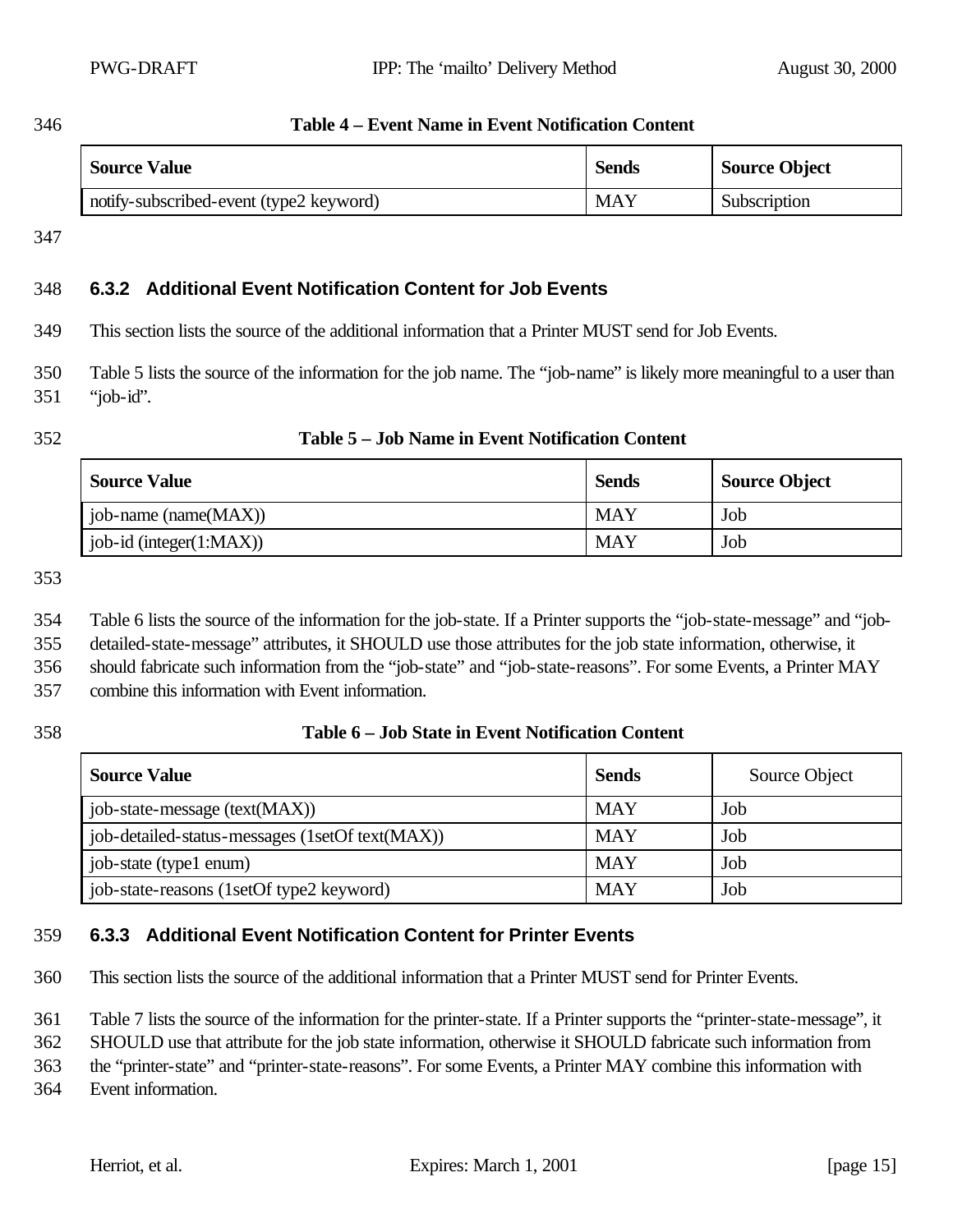| ۰,<br>۰,<br>× |  |
|---------------|--|
|---------------|--|

### 365 **Table 7 – Printer State in Event Notification Content**

| <b>Source Value</b>                          | <b>Sends</b> | <b>Source Object</b> |
|----------------------------------------------|--------------|----------------------|
| printer-state-message (text(MAX))            | <b>MAY</b>   | Printer              |
| printer-state (type1 enum)                   | <b>MAY</b>   | Printer              |
| printer-state-reasons (1setOf type2 keyword) | <b>MAY</b>   | Printer              |
| printer-is-accepting-jobs (boolean)          | <b>MAY</b>   | Printer              |

## 366 **6.4 Examples**

367 This section contains three examples. One is a Job Event and the other two are Printer Events, the latter in Danish.

368 A Printer implementation NEED NOT generate Event Notification content that is identical or even similar to these

369 examples. In fact it would be unfortunate if every implementation copied these example as is. These examples

370 merely show some possibilities and are not necessarily the best way to convey information about an Event.

### 371 **6.4.1 Job Event Example**

372 This section contains an example of an Event Notification of a Job Event.

373 A Subscribing Client Mike Jones (who works for xyz Corp.) performs a Subscription Creation Operation as part

374 of the Print-Job operation on Printer "ipp://tiger@abc.com". Mike Jones specifies that the "job-name" is

375 "financials". Mike is printing the Job for Bill Smith at abc Corp. The Subscription Object then has the following

376 attributes:

| <b>Attribute Name</b>       | <b>Attribute Value</b> |
|-----------------------------|------------------------|
| notify-recipient-uri        | mailto:bsmith@abc.com  |
| notify-events               | job-completed          |
| notify-user-data            | mjones@xyz.com         |
| notify-mailto-text-only     | true                   |
| notify-charset              | us-ascii               |
| notify-natural-language     | en-us                  |
| notify-subscription-id      | 35692                  |
| notify-sequence-number      | $\theta$               |
| notify-printer-up-time      | 34593                  |
| notify-printer-uri          | ipp://tiger@abc.com    |
| notify-job-id               | 345                    |
| notify-subscriber-user-name | mjones                 |

377 When the Job completes, the Printer generates and sends the following email message: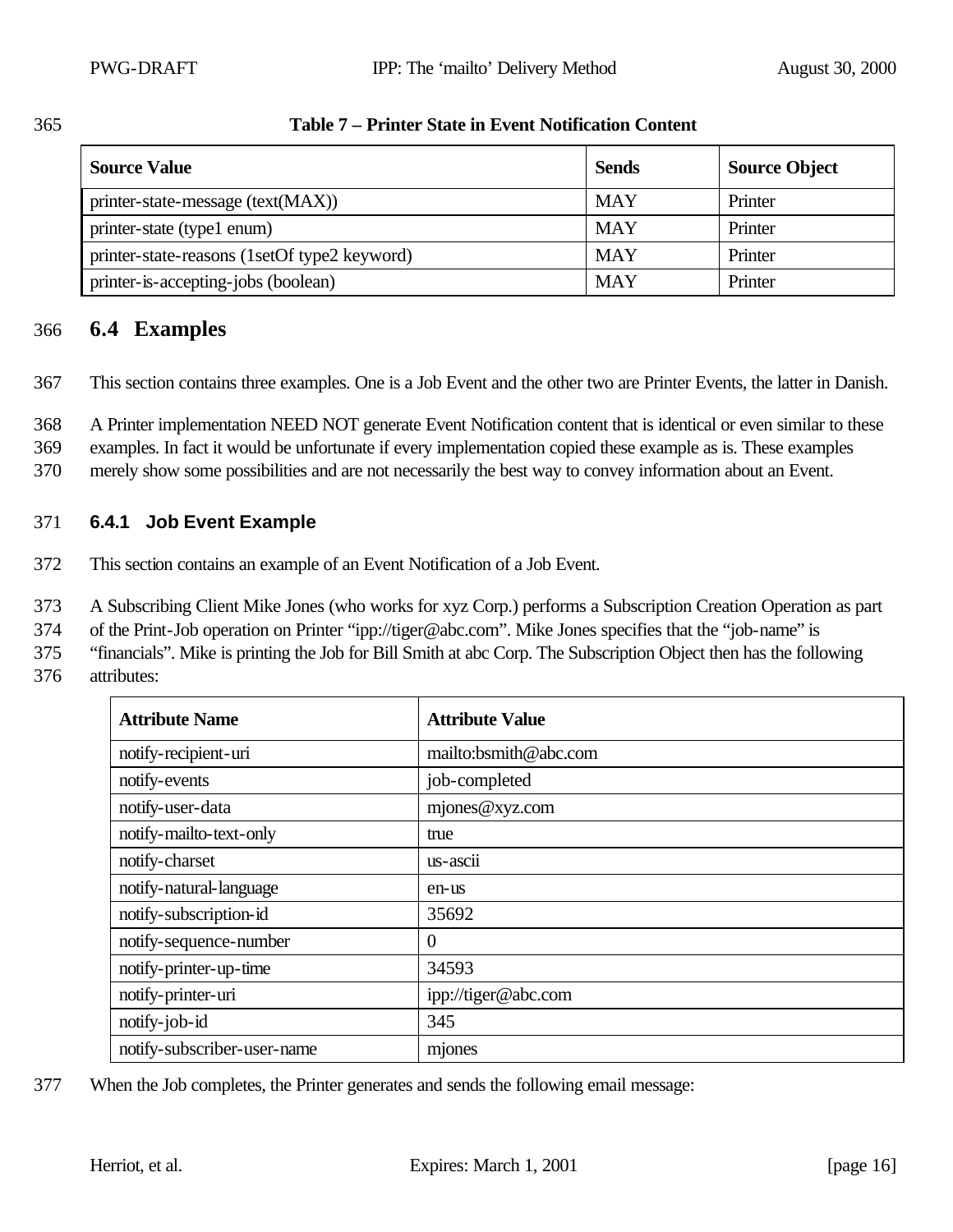```
378 Date: 17 Jul 00 1632 PDT
379 From: tiger <printAdmin@abc.com>
380 Subject: print job: 'financials' completed
381 Sender: mjones@xyz.com
382 Reply-to: mjones@xyz.com
383 To: bsmith@abc.com
384 Content-type: text/plain
385
386 printer: tiger
387 job: financials
388 job-state: completed
```
The reader should note that the phrases are not identical to IPP keywords. They have been localized to English.

#### **6.4.2 Printer Event Example**

- This section contains an example of an Event Notification of a Printer Event.
- A Subscribing Client Peter Williams, a Printer admin, performs a Create-Printer-Subscriptions operation on Printer
- "ipp://tiger@abc.com". The Subscription Object then has the following attributes:

| <b>Attribute Name</b>        | <b>Attribute Value</b>   |
|------------------------------|--------------------------|
| notify-recipient-uri         | mailto:pwilliams@abc.com |
| notify-events                | printer-state-changed    |
| notify-mailto-text-only      | true                     |
| notify-charset               | $us - \text{ascii}$      |
| notify-natural-language      | en-us                    |
| notify-subscription-id       | 4623                     |
| notify-sequence-number       | $\overline{0}$           |
| notify-printer-uptime        | 23002                    |
| notify-printer-uri           | ipp://tiger@abc.com      |
| notify-lease-expiration-time | $\overline{0}$           |
| notify-subscriber-user-name  | pwilliams                |

When the Printer jams, the Printer generates and sends the following email message:

```
395 Date: 29 Aug 00 0832 PDT
396 From: tiger <printAdmin@abc.com>
397 Subject: printer: 'tiger' has stopped
398 To: pwilliams@abc.com
399 Content-type: text/plain
400
401 Printer tiger has stopped with a paper jam.
402
```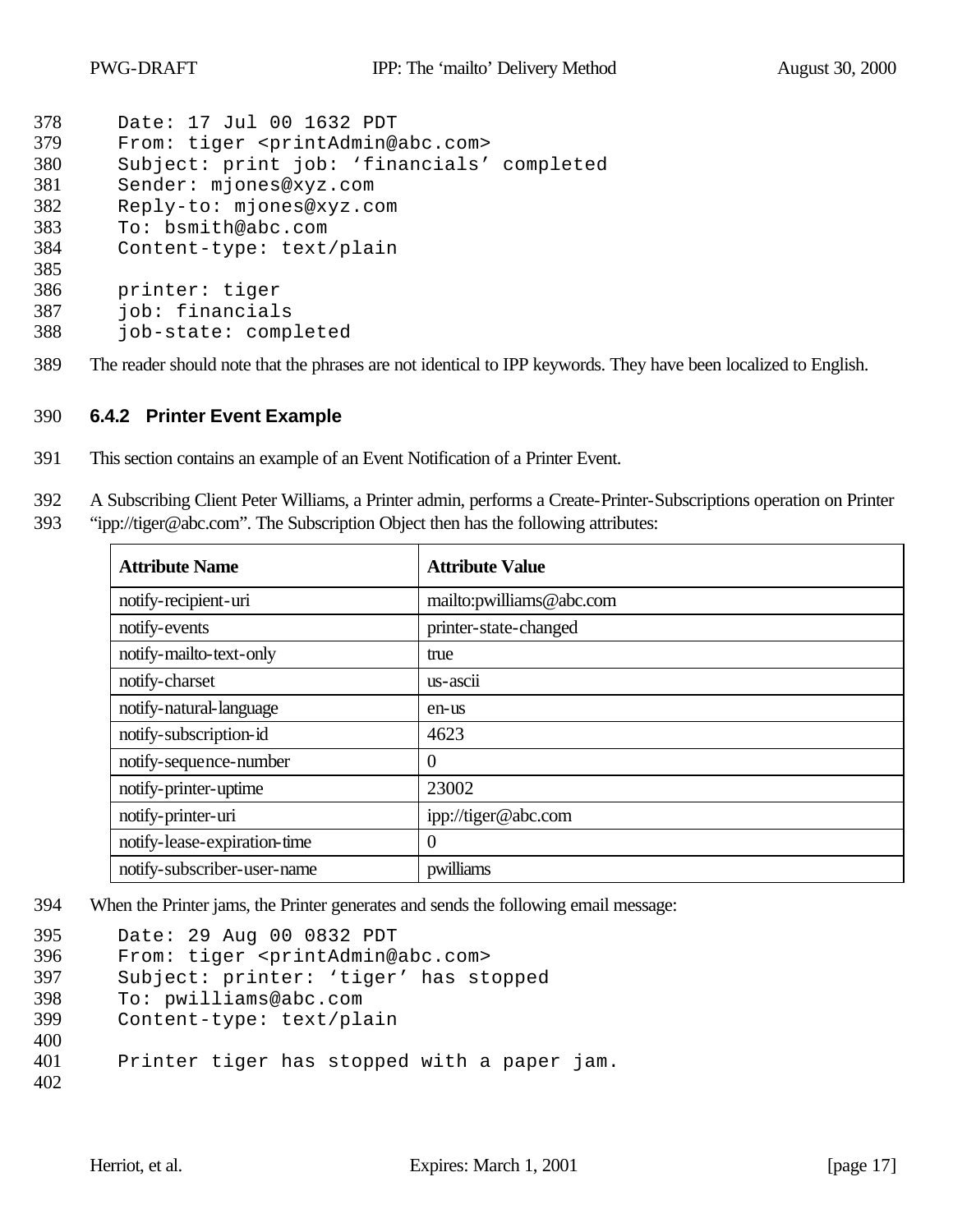403 The reader should note that the phrases are not identical to IPP keywords. They have been localized to English.

### 404 **6.4.3 Printer Event Example (localized to Danish)**

405 This section contains an example of an Event Notification of a Printer Event localized to Danish.

406 A Subscribing Client Per Jensen, a Printer admin, performs a a Create-Printer-Subscriptions operation on Printer 407 "ipp://tiger@def.dk". The Subscription Object then has the following attributes:

| <b>Attribute Name</b>        | <b>Attribute Value</b> |
|------------------------------|------------------------|
| notify-recipient-uri         | mailto:pjensen@def.dk  |
| notify-events                | printer-state-changed  |
| notify-mailto-text-only      | true                   |
| notify-charset               | $utf-8$                |
| notify-natural-language      | da                     |
| notify-subscription-id       | 50225                  |
| notify-sequence-number       | $\overline{0}$         |
| notify-printer-uptime        | 53217                  |
| notify-printer-uri           | ipp://tiger@def.dk     |
| notify-lease-expiration-time | $\overline{0}$         |
| notify-subscriber-user-name  | pjensen                |

408 When the Printer jams, the Printer generates and sends the following email message:

| 409 | Date: 29 Jan 00 0832 CET                  |
|-----|-------------------------------------------|
| 410 | From: tiger <admin@def.dk></admin@def.dk> |
| 411 | Subject: Printeren 'tiger' er standset    |
| 412 | To: pjensen@def.dk                        |
| 413 | Content-type: text/plain; charset=utf-8   |
| 414 |                                           |
| 415 | Printerens navn er 'tiger'.               |
| 416 | Printeren er standset.                    |
| 417 | Aarsagen er papir stop.                   |
|     |                                           |

- 418 **7 Conformance Requirements**
- 419 The 'mailto' Delivery Method is RECOMMENDED for a Printer to support.
- 420 If the Printer supports the 'mailto' Delivery Method, the Printer MUST:
- 421 1. meet the conformance requirements defined in [ipp-ntfy].
- 422 2. support the "notify-mailto-text-only " Subscription Object attribute defined in section 5.1.1.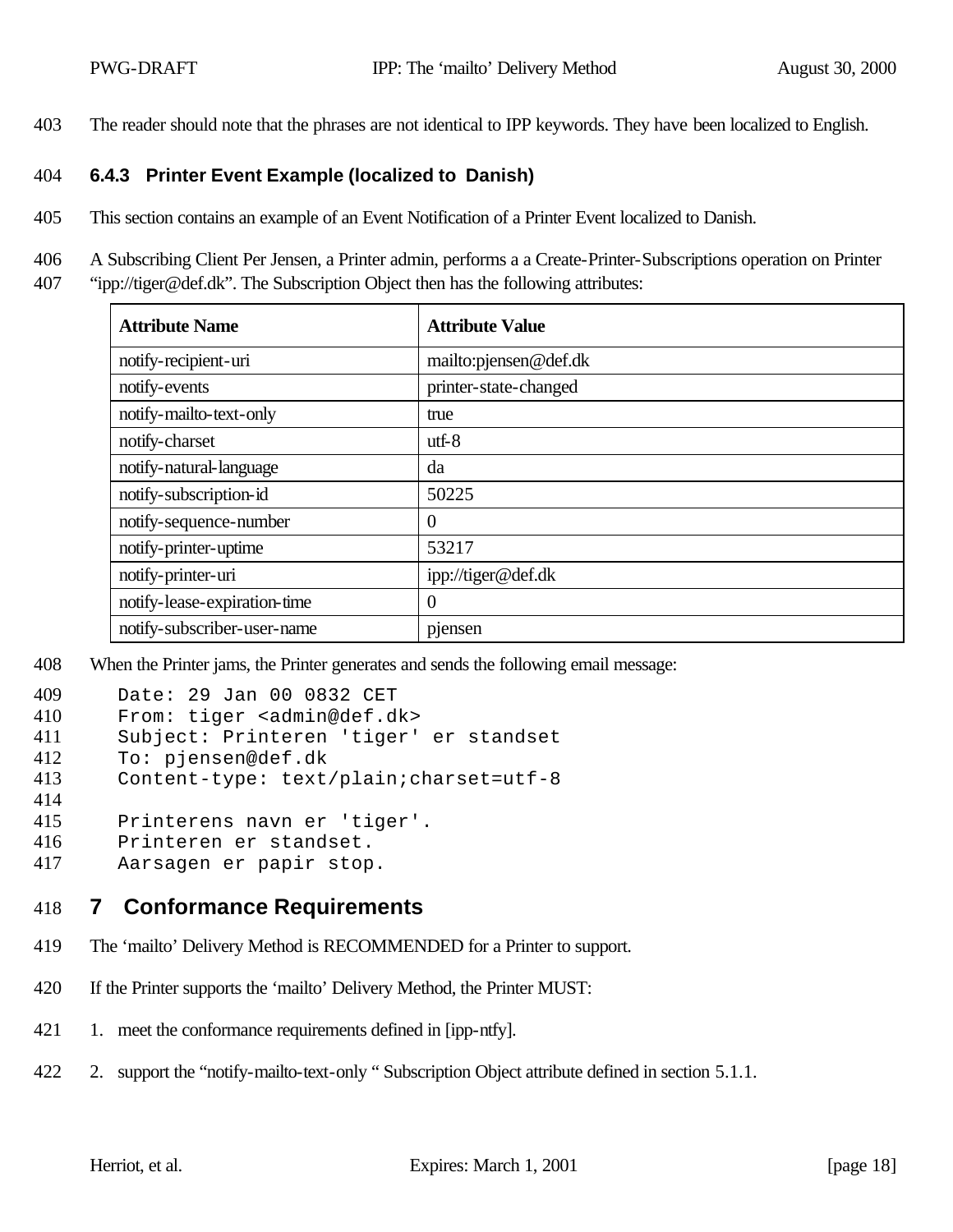- 3. support the syntax for the "notify-recipient-uri" Subscription Object attribute defined in section 5.2.1
- 4. support the use for the "notify-user-data" Subscription Object attribute defined in section 5.2.2
- 5. support SMTP for sending Event Notifications.
- 6. support the 'text/plain' Content-Type for the message body.
- 7. support sending Event Notification via email with the content specified in section 5.2.

## **8 IANA Considerations**

 Because the 'mailto' URL scheme is already defined in a standards track document [RFC 2368] and registered with IANA, this document does not require anything further of IANA.

## **9 Internationalization Considerations**

 This Delivery Method presents no internationalization considerations beyond those covered in the [ipp-ntfy] document, and sections 6.1.3 and 6.2 of this document.

 The Notification Recipient is expected to present the email as received because the Printer does all necessary localization to the Event Notification contents.

## **10 Security Considerations**

 The biggest security concern is that a Subscribing Client will cause unsolicited Event Notifications to be sent to third parties, potentially creating denial-of-service problems (i.e., spam). The problem is even worse if the third parties are distribution lists.

- There exist scenarios where third party notification is required (see Scenario #2 and #3 in [ipp-not-req]). The fully
- secure solution would require active agreement of all persons before they can become Notification Recipients.
- However, requirement #9 in [ipp-req] ("There is no requirement for IPP Printer receiving the print request to
- validate the identity of an event recipient") argues against this. To minimize the risk, a Printer could disallow third
- party Notification Recipients (a traditional facsimile model).
- The Delivery Method recommends that the Subscribing Client supply his or her email address as the value of the
- "notify-user-data" attribute in the Subscription Creation Operation when the Notification Recipient is a third party.
- To reduce the chance of spamming or identify the spammer, a Printer could disallow third party Notification
- Recipients if the Subscribing Client doesn't supply the "notify-user-data" attribute with a valid email address.
- Some firewall administrators prevent mail attachments from being accepted into their organizations because of the
- problem of the attachments containing computer viruses. The 'mailto' Delivery Method allows the Subscribing
- Client to request that the Content-Type of a message body be 'text/plain'.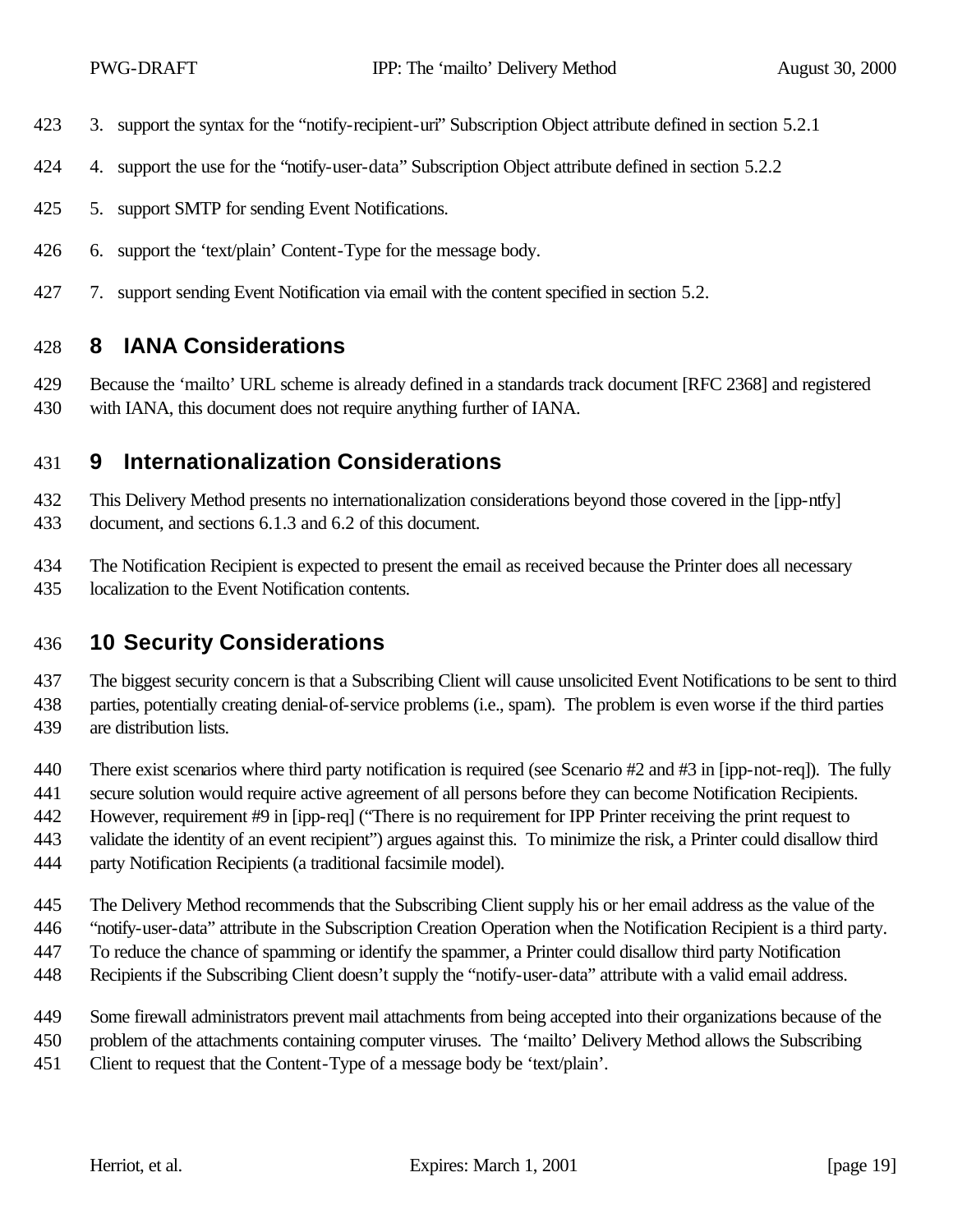## **11 References**

| 453 | [ipp-iig]                                                                                                                                   |
|-----|---------------------------------------------------------------------------------------------------------------------------------------------|
| 454 | Hastings, T., Manros, C., Kugler, K., Holst H., Zehler, P., "Internet Printing Protocol/1.1: draft-ietf-ipp-                                |
| 455 | implementers-guide-v11-01.txt, work in progress, May 9, 2000                                                                                |
| 456 | [ipp-mod]                                                                                                                                   |
| 457 | R. deBry, T. Hastings, R. Herriot, S. Isaacson, P. Powell, "Internet Printing Protocol/1.0: Model and                                       |
| 458 | Semantics", <draft-ietf-ipp-model-v11-07.txt>, May 22, 2000.</draft-ietf-ipp-model-v11-07.txt>                                              |
| 459 | [ipp-ntfy]                                                                                                                                  |
| 460 | Herriot, R., Hastings, T., Isaacson, S., Martin, J., deBry, R., Shepherd, M., Bergman, R., "Internet                                        |
| 461 | Printing Protocol/1.1: IPP Event Notification Specification", <draft-ietf-ipp-not-spec-04.txt>, August 30,</draft-ietf-ipp-not-spec-04.txt> |
| 462 | 2000.                                                                                                                                       |
| 463 | [ipp-pro]                                                                                                                                   |
| 464 | Herriot, R., Butler, S., Moore, P., Tuner, R., "Internet Printing Protocol/1.1: Encoding and Transport",                                    |
| 465 | draft-ietf-ipp-protocol-v11-06.txt, May 20, 2000.                                                                                           |
| 466 | [RFC821]                                                                                                                                    |
| 467 | Jonathan B. Postel, "Simple Mail Transfer Protocol", RFC 821, August, 1982.                                                                 |
| 468 | [RFC822]                                                                                                                                    |
| 469 | David H. Crocker, "Standard For The Format Of ARPA Internet Text Messages", RFC 822, August 13,                                             |
| 470 | 1982.                                                                                                                                       |
| 471 | [RFC1341]                                                                                                                                   |
| 472 | N. Borenstein, N. Freed, "MIME (Multipurpose Internet Mail Extensions): Mechanisms for Specifying and                                       |
| 473 | Describing the Format of Internet Message Bodies", RFC 1341, June, 1992.                                                                    |
| 474 | [RFC1521]                                                                                                                                   |
| 475 | N. Borenstein, N. Freed, "MIME (Multipurpose Internet Mail Extensions) Part One: Mechanisms for                                             |
| 476 | Specifying and Describing the Format of Internet Message Bodies", RFC 1521, September 1993.                                                 |
| 477 | [RFC1891]                                                                                                                                   |
| 478 | K. Moore, "SMTP Service Extension for Delivery Status Notifications", RFC 1891, January 1996                                                |
| 479 | [RFC2026]                                                                                                                                   |
| 480 | S. Bradner, "The Internet Standards Process -- Revision 3", RFC 2026, October 1996.                                                         |
| 481 | [RFC2046]                                                                                                                                   |
| 482 | R. Fielding, J. Gettys, J. Mogul, H. Frystyk, L. Masinter, P. Leach, T. Berners-Lee, "Hypertext Transfer                                    |
| 483 | Protocol - HTTP/1.1", RFC 2616, June 1999.                                                                                                  |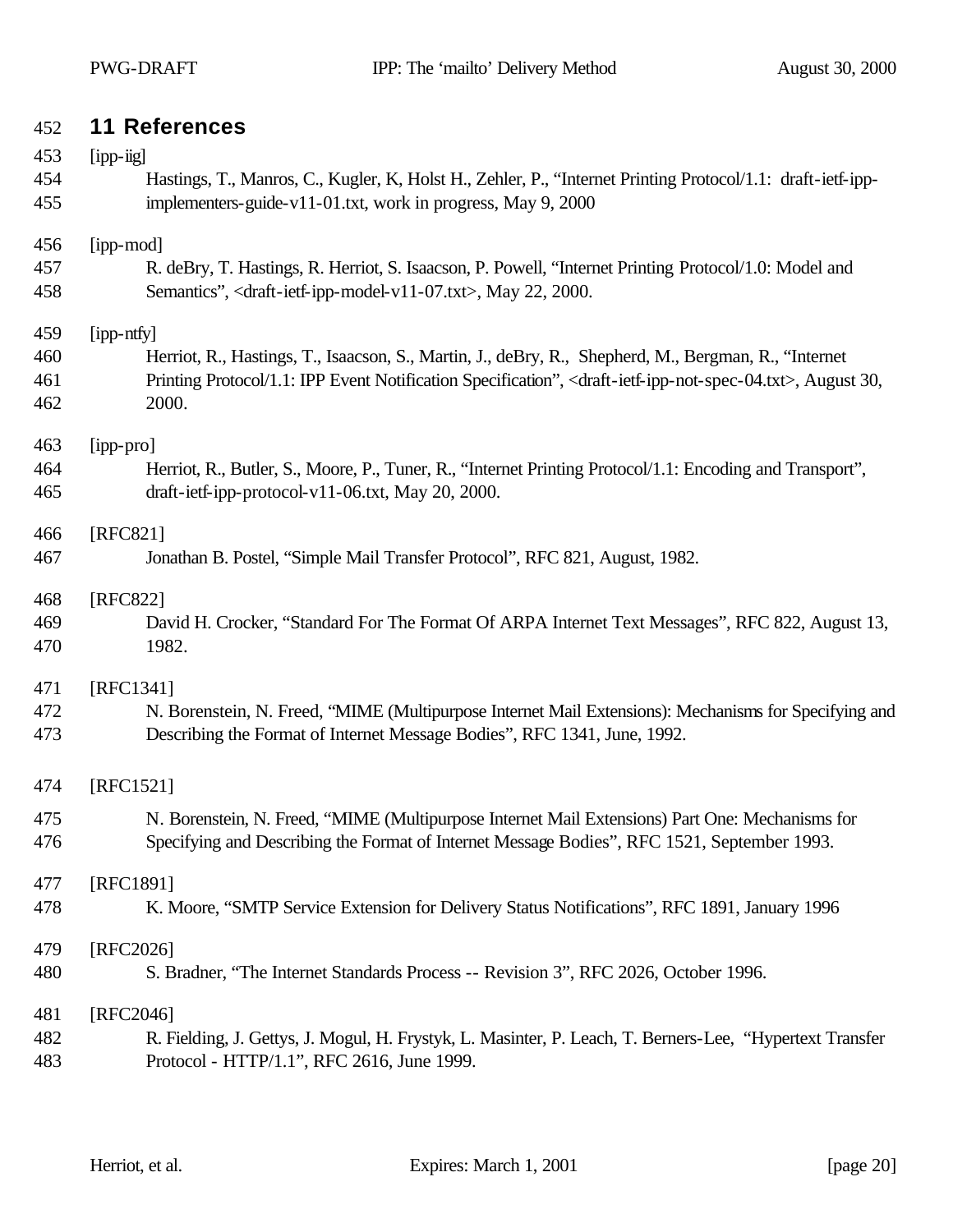| 484<br>485        | [RFC2368]<br>P. Hoffman, L. Masinter, J. Zawinski, "The mailto URL scheme", RFC 2616, July 1998.                                                                    |
|-------------------|---------------------------------------------------------------------------------------------------------------------------------------------------------------------|
| 486<br>487<br>488 | [RFC2616]<br>R. Fielding, J. Gettys, J. Mogul, H. Frystyk, L. Masinter, P. Leach, T. Berners-Lee, "Hypertext Transfer<br>Protocol - HTTP/1.1", RFC 2616, June 1999. |
| 489               | [RFC2633]                                                                                                                                                           |
| 490               | B. Ramsdell, "S/MIME Version 3 Message Specification", RFC 2633, June 1999.                                                                                         |
| 491               | <b>12 Author's Addresses</b>                                                                                                                                        |
| 492               |                                                                                                                                                                     |
| 493               | Robert Herriot                                                                                                                                                      |
| 494               | Xerox Corporation                                                                                                                                                   |
| 495               | 3400 Hillview Ave., Bldg #1                                                                                                                                         |
| 496               | Palo Alto, CA 94304                                                                                                                                                 |
| 497               |                                                                                                                                                                     |
| 498               | Phone: 650-813-7696                                                                                                                                                 |
| 499               | Fax: 650-813-6860                                                                                                                                                   |
| 500               | Email: robert.herriot@pahv.xerox.com                                                                                                                                |
| 501               |                                                                                                                                                                     |
| 502               | Henrik Holst                                                                                                                                                        |
| 503               | i-data international a/s                                                                                                                                            |
| 504               | Vadstrupvej 35-43                                                                                                                                                   |
| 505               | 2880 Bagsvaerd, Denmark                                                                                                                                             |
| 506               |                                                                                                                                                                     |
| 507               | Phone: $+454436-6000$                                                                                                                                               |
| 508               | Fax: $+454436-6111$                                                                                                                                                 |
| 509               | e-mail: hh@i-data.com                                                                                                                                               |
| 510               |                                                                                                                                                                     |
| 511<br>512        | <b>Tom Hastings</b>                                                                                                                                                 |
| 513               | <b>Xerox Corporation</b><br>737 Hawaii St. ESAE 231                                                                                                                 |
| 514               | El Segundo, CA 90245                                                                                                                                                |
| 515               |                                                                                                                                                                     |
| 516               | Phone: 310-333-6413                                                                                                                                                 |
| 517               | Fax: 310-333-5514                                                                                                                                                   |
| 518               | e-mail: hastings@cp10.es.xerox.com                                                                                                                                  |
| 519               |                                                                                                                                                                     |
| 520               | Carl-Uno Manros                                                                                                                                                     |
| 521               | <b>Xerox Corporation</b>                                                                                                                                            |
|                   |                                                                                                                                                                     |